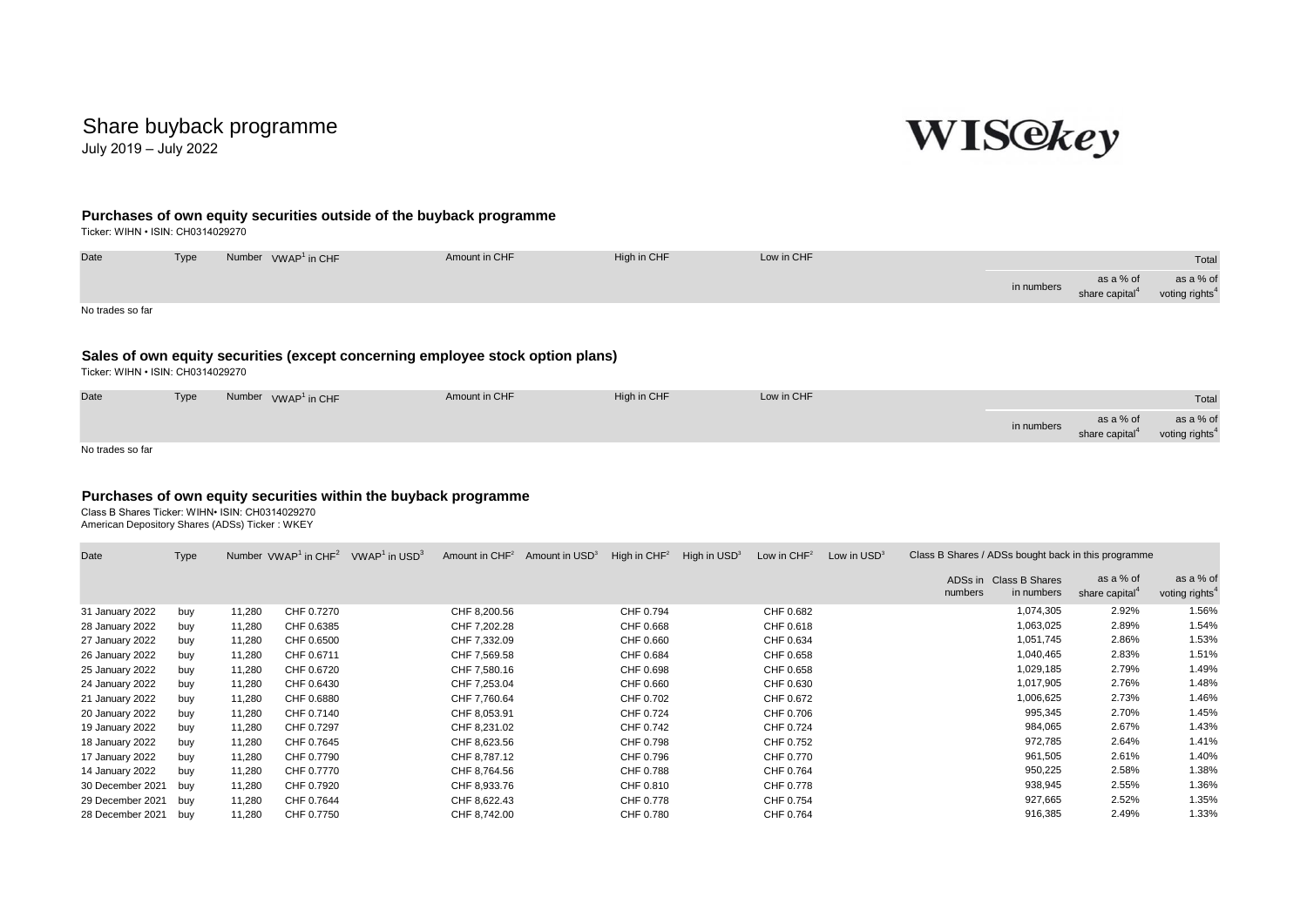| 893,825<br>2.43%<br>1.30%<br>CHF 9,007.08<br>CHF 0.804<br>CHF 0.788<br>23 December 2021<br>buy<br>11,280<br>CHF 0.7985<br>882,545<br>1.28%<br>CHF 0.808<br>CHF 0.800<br>2.40%<br>22 December 2021<br>11,280<br>CHF 0.8015<br>CHF 9,040.92<br>buy<br>871,265<br>1.27%<br>2.37%<br>11,280<br>CHF 0.8094<br>CHF 9,130.03<br>CHF 0.824<br>CHF 0.790<br>21 December 2021<br>buy<br>859,985<br>1.25%<br>11,280<br>CHF 0.8107<br>CHF 9,144.70<br>CHF 0.820<br>CHF 0.806<br>2.34%<br>20 December 2021<br>buy<br>11,280<br>CHF 0.784<br>848,705<br>2.30%<br>1.23%<br>17 December 2021<br>CHF 0.8070<br>CHF 9,102.96<br>CHF 0.822<br>buy<br>1.22%<br>11,280<br>CHF 0.8446<br>CHF 9,527.09<br>CHF 0.850<br>CHF 0.842<br>837,425<br>2.27%<br>16 December 2021<br>buy<br>826,145<br>2.24%<br>1.20%<br>15 December 2021<br>11,280<br>CHF 0.8565<br>CHF 9,661.32<br>CHF 0.872<br>CHF 0.836<br>buy<br>2.21%<br>1.18%<br>814,865<br>11,280<br>CHF 9,542.88<br>CHF 0.850<br>CHF 0.842<br>14 December 2021<br>CHF 0.8460<br>buy<br>803,585<br>2.18%<br>1.17%<br>11,280<br>13 December 2021<br>CHF 0.8845<br>CHF 9,977.16<br>CHF 0.908<br>CHF 0.874<br>buy<br>792,305<br>1.15%<br>2.15%<br>11,280<br>CHF 10,109.14<br>CHF 0.908<br>CHF 0.886<br>10 December 2021<br>CHF 0.8962<br>buy<br>781,025<br>2.12%<br>1.13%<br>11,280<br>CHF 0.8997<br>CHF 10,148.62<br>CHF 0.904<br>CHF 0.892<br>9 December 2021<br>buy<br>769,745<br>1.12%<br>2.09%<br>11,280<br>CHF 0.8966<br>CHF 10,113.65<br>CHF 0.906<br>CHF 0.890<br>8 December 2021<br>buy<br>758,465<br>2.06%<br>1.10%<br>11,280<br>CHF 9,791.04<br>7 December 2021<br>CHF 0.8680<br>CHF 0.870<br>CHF 0.864<br>buy<br>747,185<br>1.09%<br>2.03%<br>11,280<br>CHF 9,802.32<br>CHF 0.872<br>CHF 0.866<br>6 December 2021<br>buy<br>CHF 0.8690<br>1.07%<br>735,905<br>2.00%<br>3 December 2021<br>11,280<br>CHF 0.8992<br>CHF 10,142.98<br>CHF 0.914<br>CHF 0.894<br>buy<br>724,625<br>1.97%<br>1.05%<br>11,280<br>CHF 0.9050<br>CHF 10,208.40<br>CHF 0.908<br>CHF 0.902<br>2 December 2021<br>buy<br>713,345<br>1.04%<br>1.94%<br>CHF 0.920<br>CHF 0.892<br>1 December 2021<br>buy<br>11,280<br>CHF 0.9009<br>CHF 10,162.15<br>702,065<br>1.91%<br>1.02%<br>11,280<br>CHF 0.9346<br>CHF 10,542.29<br>CHF 0.942<br>CHF 0.922<br>30 November 2021<br>buy<br>690,785<br>1.00%<br>11,280<br>CHF 0.9545<br>CHF 10,766.76<br>CHF 0.964<br>CHF 0.946<br>1.88%<br>29 November 2021<br>buy<br>0.99%<br>679,505<br>26 November 2021<br>11,280<br>CHF 0.9540<br>CHF 10,761.12<br>CHF 0.972<br>CHF 0.938<br>1.85%<br>buy<br>668,225<br>0.97%<br>11,280<br>CHF 0.9785<br>CHF 11,037.48<br>CHF 0.986<br>CHF 0.972<br>1.81%<br>25 November 2021<br>buy<br>656,945<br><b>USD 6.31</b><br><b>USD 6.49</b><br>41,989<br>1.78%<br>0.95%<br>23 October 2020<br>10,349<br>USD 65,338.41<br><b>USD 6.15</b><br>buy<br>605,200<br>0.88%<br>5,493<br><b>USD 6.19</b><br>USD 33,984.64<br><b>USD 6.33</b><br><b>USD 6.04</b><br>31,640<br>1.64%<br>22 October 2020<br>buy<br>577,735<br><b>USD 6.24</b><br><b>USD 6.84</b><br>USD 6.11<br>26,147<br>1.57%<br>0.84%<br>21 October 2020<br>8,542<br>USD 53,337.96<br>buy<br>535,025<br>0.78%<br>11,327<br><b>USD 6.26</b><br>USD 70,959.12<br><b>USD 6.47</b><br><b>USD 6.05</b><br>17,605<br>1.45%<br>20 October 2020<br>buy<br><b>USD 6.26</b><br><b>USD 6.39</b><br><b>USD 6.15</b><br>6,278<br>478,390<br>1.30%<br>0.69%<br>19 October 2020<br>buy<br>3,633<br>USD 22,725.50<br>460,225<br>0.67%<br>##############<br>900<br><b>USD 6.43</b><br>USD 5,787.00<br><b>USD 6.50</b><br><b>USD 6.10</b><br>2,645<br>1.25%<br>buy<br><b>USD 3.97</b><br>USD 397.00<br>1,745<br>455,725<br>1.24%<br>0.66%<br>15 May 2020<br>100<br><b>USD 4.14</b><br><b>USD 3.95</b><br>buy<br>455,225<br>1.24%<br>0.66%<br>200<br><b>USD 4.52</b><br>USD 903.50<br><b>USD 4.71</b><br><b>USD 3.97</b><br>1,645<br>14 May 2020<br>buy<br>454,225<br>0.66%<br>201<br><b>USD 4.31</b><br>USD 866.29<br><b>USD 4.28</b><br><b>USD 4.20</b><br>1,445<br>1.23%<br>13 May 2020<br>buy<br>453,220<br>0.66%<br>300<br><b>USD 4.12</b><br><b>USD 4.02</b><br>1,244<br>1.23%<br>USD 1,235.01<br><b>USD 4.76</b><br>12 May 2020<br>buy<br>944<br>0.66%<br>716<br><b>USD 4.58</b><br>USD 3,282.29<br><b>USD 5.00</b><br><b>USD 4.45</b><br>451,720<br>1.23%<br>11 May 2020<br>buy<br>64<br><b>USD 5.99</b><br>USD 383.50<br><b>USD 6.00</b><br><b>USD 5.50</b><br>228<br>448,140<br>1.22%<br>0.65%<br>17 March 2020<br>buy<br>447,820<br>0.65%<br>16 March 2020<br>64<br><b>USD 5.39</b><br>USD 345.09<br><b>USD 5.72</b><br><b>USD 5.72</b><br>164<br>1.22%<br>buy<br>447,500<br>0.65%<br><b>USD 5.44</b><br><b>USD 5.44</b><br>100<br>1.22%<br>13 March 2020<br>100<br>USD 544.00<br><b>USD 5.95</b><br>buy<br>CHF 1.074<br>447,000<br>1.21%<br>0.65%<br>CHF 5,533.00<br>CHF 1.140<br>11 March 2020<br>5,000<br>CHF 1.1066<br>buy<br>442,000<br>CHF 1.2354<br>CHF 6,177.00<br>CHF 1.274<br>CHF 1.194<br>1.20%<br>0.64%<br>10 March 2020<br>5,000<br>buy<br>437,000<br>1.19%<br>0.63%<br>9 March 2020<br>5,000<br>CHF 1.2034<br>CHF 6,017.00<br>CHF 1.240<br>CHF 1.140<br>buy<br>432,000<br>0.63%<br>CHF 1.2337<br>CHF 1.260<br>CHF 1.204<br>1.17%<br>6 March 2020<br>5,000<br>CHF 6,168.50<br>buy<br>427,000<br>0.62%<br>5 March 2020<br>5,000<br>CHF 1.2954<br>CHF 6,477.00<br>CHF 1.336<br>CHF 1.260<br>1.16%<br>buy<br>CHF 6,368.00<br>CHF 1.300<br>CHF 1.210<br>422,000<br>1.15%<br>0.61%<br>4 March 2020<br>5,000<br>CHF 1.2736<br>buy<br>417,000<br>0.61%<br>3 March 2020<br>5,000<br>CHF 1.2915<br>CHF 6,457.50<br>CHF 1.300<br>CHF 1.274<br>1.13%<br>buy<br>CHF 1.300<br>CHF 1.138<br>412,000<br>1.12%<br>0.60%<br>2 March 2020<br>5,000<br>CHF 1.2335<br>CHF 6,167.50<br>buy<br>407,000<br>0.59%<br>1.11%<br>CHF 1.3442<br>CHF 6,721.00<br>CHF 1.376<br>CHF 1.284<br>28 February 2020<br>buy<br>5,000<br>402,000<br>0.58%<br>1.09%<br>CHF 1.4347<br>CHF 7,173.50<br>CHF 1.446<br>CHF 1.402<br>27 February 2020<br>5,000<br>buy<br>397,000<br>1.08%<br>0.58%<br>CHF 1.540<br>CHF 1.490<br>26 February 2020<br>5,000<br>CHF 1.5070<br>CHF 7,535.00<br>buy<br>0.57%<br>392,000<br>1.06%<br>CHF 1.5461<br>CHF 7,730.50<br>CHF 1.566<br>CHF 1.524<br>25 February 2020<br>5,000<br>buy<br>387,000<br>1.05%<br>0.56%<br>CHF 1.534<br>24 February 2020<br>5,000<br>CHF 1.5617<br>CHF 7,808.50<br>CHF 1.608<br>buy<br>382,000<br>0.55%<br>1.04%<br>21 February 2020<br>5,000<br>CHF 1.6656<br>CHF 8,328.00<br>CHF 1.680<br>CHF 1.652<br>buy<br>377,000<br>1.02%<br>0.55%<br>CHF 8,392.00<br>CHF 1.696<br>CHF 1.610<br>20 February 2020<br>buy<br>5,000<br>CHF 1.6784 | 27 December 2021 | buy | 11,280 | CHF 0.8035 | CHF 9,063.48 | CHF 0.812 | CHF 0.794 |  | 905,105 | 2.46% | 1.31% |
|-----------------------------------------------------------------------------------------------------------------------------------------------------------------------------------------------------------------------------------------------------------------------------------------------------------------------------------------------------------------------------------------------------------------------------------------------------------------------------------------------------------------------------------------------------------------------------------------------------------------------------------------------------------------------------------------------------------------------------------------------------------------------------------------------------------------------------------------------------------------------------------------------------------------------------------------------------------------------------------------------------------------------------------------------------------------------------------------------------------------------------------------------------------------------------------------------------------------------------------------------------------------------------------------------------------------------------------------------------------------------------------------------------------------------------------------------------------------------------------------------------------------------------------------------------------------------------------------------------------------------------------------------------------------------------------------------------------------------------------------------------------------------------------------------------------------------------------------------------------------------------------------------------------------------------------------------------------------------------------------------------------------------------------------------------------------------------------------------------------------------------------------------------------------------------------------------------------------------------------------------------------------------------------------------------------------------------------------------------------------------------------------------------------------------------------------------------------------------------------------------------------------------------------------------------------------------------------------------------------------------------------------------------------------------------------------------------------------------------------------------------------------------------------------------------------------------------------------------------------------------------------------------------------------------------------------------------------------------------------------------------------------------------------------------------------------------------------------------------------------------------------------------------------------------------------------------------------------------------------------------------------------------------------------------------------------------------------------------------------------------------------------------------------------------------------------------------------------------------------------------------------------------------------------------------------------------------------------------------------------------------------------------------------------------------------------------------------------------------------------------------------------------------------------------------------------------------------------------------------------------------------------------------------------------------------------------------------------------------------------------------------------------------------------------------------------------------------------------------------------------------------------------------------------------------------------------------------------------------------------------------------------------------------------------------------------------------------------------------------------------------------------------------------------------------------------------------------------------------------------------------------------------------------------------------------------------------------------------------------------------------------------------------------------------------------------------------------------------------------------------------------------------------------------------------------------------------------------------------------------------------------------------------------------------------------------------------------------------------------------------------------------------------------------------------------------------------------------------------------------------------------------------------------------------------------------------------------------------------------------------------------------------------------------------------------------------------------------------------------------------------------------------------------------------------------------------------------------------------------------------------------------------------------------------------------------------------------------------------------------------------------------------------------------------------------------------------------------------------------------------------------------------------------------------------------------------------------------------------------------------------------------------------------------------------------------------------------------------------------------------------------------------------------------------------------------------------------------------------------------------------------------------------------------------------------------------------------------------------------------------------------------------------------------------------------------------------------------------------------------------------------------------------------------------------------------------------------------------------------------------------------------------------------------------------------------------------------------|------------------|-----|--------|------------|--------------|-----------|-----------|--|---------|-------|-------|
|                                                                                                                                                                                                                                                                                                                                                                                                                                                                                                                                                                                                                                                                                                                                                                                                                                                                                                                                                                                                                                                                                                                                                                                                                                                                                                                                                                                                                                                                                                                                                                                                                                                                                                                                                                                                                                                                                                                                                                                                                                                                                                                                                                                                                                                                                                                                                                                                                                                                                                                                                                                                                                                                                                                                                                                                                                                                                                                                                                                                                                                                                                                                                                                                                                                                                                                                                                                                                                                                                                                                                                                                                                                                                                                                                                                                                                                                                                                                                                                                                                                                                                                                                                                                                                                                                                                                                                                                                                                                                                                                                                                                                                                                                                                                                                                                                                                                                                                                                                                                                                                                                                                                                                                                                                                                                                                                                                                                                                                                                                                                                                                                                                                                                                                                                                                                                                                                                                                                                                                                                                                                                                                                                                                                                                                                                                                                                                                                                                                                                                                                                                                         |                  |     |        |            |              |           |           |  |         |       |       |
|                                                                                                                                                                                                                                                                                                                                                                                                                                                                                                                                                                                                                                                                                                                                                                                                                                                                                                                                                                                                                                                                                                                                                                                                                                                                                                                                                                                                                                                                                                                                                                                                                                                                                                                                                                                                                                                                                                                                                                                                                                                                                                                                                                                                                                                                                                                                                                                                                                                                                                                                                                                                                                                                                                                                                                                                                                                                                                                                                                                                                                                                                                                                                                                                                                                                                                                                                                                                                                                                                                                                                                                                                                                                                                                                                                                                                                                                                                                                                                                                                                                                                                                                                                                                                                                                                                                                                                                                                                                                                                                                                                                                                                                                                                                                                                                                                                                                                                                                                                                                                                                                                                                                                                                                                                                                                                                                                                                                                                                                                                                                                                                                                                                                                                                                                                                                                                                                                                                                                                                                                                                                                                                                                                                                                                                                                                                                                                                                                                                                                                                                                                                         |                  |     |        |            |              |           |           |  |         |       |       |
|                                                                                                                                                                                                                                                                                                                                                                                                                                                                                                                                                                                                                                                                                                                                                                                                                                                                                                                                                                                                                                                                                                                                                                                                                                                                                                                                                                                                                                                                                                                                                                                                                                                                                                                                                                                                                                                                                                                                                                                                                                                                                                                                                                                                                                                                                                                                                                                                                                                                                                                                                                                                                                                                                                                                                                                                                                                                                                                                                                                                                                                                                                                                                                                                                                                                                                                                                                                                                                                                                                                                                                                                                                                                                                                                                                                                                                                                                                                                                                                                                                                                                                                                                                                                                                                                                                                                                                                                                                                                                                                                                                                                                                                                                                                                                                                                                                                                                                                                                                                                                                                                                                                                                                                                                                                                                                                                                                                                                                                                                                                                                                                                                                                                                                                                                                                                                                                                                                                                                                                                                                                                                                                                                                                                                                                                                                                                                                                                                                                                                                                                                                                         |                  |     |        |            |              |           |           |  |         |       |       |
|                                                                                                                                                                                                                                                                                                                                                                                                                                                                                                                                                                                                                                                                                                                                                                                                                                                                                                                                                                                                                                                                                                                                                                                                                                                                                                                                                                                                                                                                                                                                                                                                                                                                                                                                                                                                                                                                                                                                                                                                                                                                                                                                                                                                                                                                                                                                                                                                                                                                                                                                                                                                                                                                                                                                                                                                                                                                                                                                                                                                                                                                                                                                                                                                                                                                                                                                                                                                                                                                                                                                                                                                                                                                                                                                                                                                                                                                                                                                                                                                                                                                                                                                                                                                                                                                                                                                                                                                                                                                                                                                                                                                                                                                                                                                                                                                                                                                                                                                                                                                                                                                                                                                                                                                                                                                                                                                                                                                                                                                                                                                                                                                                                                                                                                                                                                                                                                                                                                                                                                                                                                                                                                                                                                                                                                                                                                                                                                                                                                                                                                                                                                         |                  |     |        |            |              |           |           |  |         |       |       |
|                                                                                                                                                                                                                                                                                                                                                                                                                                                                                                                                                                                                                                                                                                                                                                                                                                                                                                                                                                                                                                                                                                                                                                                                                                                                                                                                                                                                                                                                                                                                                                                                                                                                                                                                                                                                                                                                                                                                                                                                                                                                                                                                                                                                                                                                                                                                                                                                                                                                                                                                                                                                                                                                                                                                                                                                                                                                                                                                                                                                                                                                                                                                                                                                                                                                                                                                                                                                                                                                                                                                                                                                                                                                                                                                                                                                                                                                                                                                                                                                                                                                                                                                                                                                                                                                                                                                                                                                                                                                                                                                                                                                                                                                                                                                                                                                                                                                                                                                                                                                                                                                                                                                                                                                                                                                                                                                                                                                                                                                                                                                                                                                                                                                                                                                                                                                                                                                                                                                                                                                                                                                                                                                                                                                                                                                                                                                                                                                                                                                                                                                                                                         |                  |     |        |            |              |           |           |  |         |       |       |
|                                                                                                                                                                                                                                                                                                                                                                                                                                                                                                                                                                                                                                                                                                                                                                                                                                                                                                                                                                                                                                                                                                                                                                                                                                                                                                                                                                                                                                                                                                                                                                                                                                                                                                                                                                                                                                                                                                                                                                                                                                                                                                                                                                                                                                                                                                                                                                                                                                                                                                                                                                                                                                                                                                                                                                                                                                                                                                                                                                                                                                                                                                                                                                                                                                                                                                                                                                                                                                                                                                                                                                                                                                                                                                                                                                                                                                                                                                                                                                                                                                                                                                                                                                                                                                                                                                                                                                                                                                                                                                                                                                                                                                                                                                                                                                                                                                                                                                                                                                                                                                                                                                                                                                                                                                                                                                                                                                                                                                                                                                                                                                                                                                                                                                                                                                                                                                                                                                                                                                                                                                                                                                                                                                                                                                                                                                                                                                                                                                                                                                                                                                                         |                  |     |        |            |              |           |           |  |         |       |       |
|                                                                                                                                                                                                                                                                                                                                                                                                                                                                                                                                                                                                                                                                                                                                                                                                                                                                                                                                                                                                                                                                                                                                                                                                                                                                                                                                                                                                                                                                                                                                                                                                                                                                                                                                                                                                                                                                                                                                                                                                                                                                                                                                                                                                                                                                                                                                                                                                                                                                                                                                                                                                                                                                                                                                                                                                                                                                                                                                                                                                                                                                                                                                                                                                                                                                                                                                                                                                                                                                                                                                                                                                                                                                                                                                                                                                                                                                                                                                                                                                                                                                                                                                                                                                                                                                                                                                                                                                                                                                                                                                                                                                                                                                                                                                                                                                                                                                                                                                                                                                                                                                                                                                                                                                                                                                                                                                                                                                                                                                                                                                                                                                                                                                                                                                                                                                                                                                                                                                                                                                                                                                                                                                                                                                                                                                                                                                                                                                                                                                                                                                                                                         |                  |     |        |            |              |           |           |  |         |       |       |
|                                                                                                                                                                                                                                                                                                                                                                                                                                                                                                                                                                                                                                                                                                                                                                                                                                                                                                                                                                                                                                                                                                                                                                                                                                                                                                                                                                                                                                                                                                                                                                                                                                                                                                                                                                                                                                                                                                                                                                                                                                                                                                                                                                                                                                                                                                                                                                                                                                                                                                                                                                                                                                                                                                                                                                                                                                                                                                                                                                                                                                                                                                                                                                                                                                                                                                                                                                                                                                                                                                                                                                                                                                                                                                                                                                                                                                                                                                                                                                                                                                                                                                                                                                                                                                                                                                                                                                                                                                                                                                                                                                                                                                                                                                                                                                                                                                                                                                                                                                                                                                                                                                                                                                                                                                                                                                                                                                                                                                                                                                                                                                                                                                                                                                                                                                                                                                                                                                                                                                                                                                                                                                                                                                                                                                                                                                                                                                                                                                                                                                                                                                                         |                  |     |        |            |              |           |           |  |         |       |       |
|                                                                                                                                                                                                                                                                                                                                                                                                                                                                                                                                                                                                                                                                                                                                                                                                                                                                                                                                                                                                                                                                                                                                                                                                                                                                                                                                                                                                                                                                                                                                                                                                                                                                                                                                                                                                                                                                                                                                                                                                                                                                                                                                                                                                                                                                                                                                                                                                                                                                                                                                                                                                                                                                                                                                                                                                                                                                                                                                                                                                                                                                                                                                                                                                                                                                                                                                                                                                                                                                                                                                                                                                                                                                                                                                                                                                                                                                                                                                                                                                                                                                                                                                                                                                                                                                                                                                                                                                                                                                                                                                                                                                                                                                                                                                                                                                                                                                                                                                                                                                                                                                                                                                                                                                                                                                                                                                                                                                                                                                                                                                                                                                                                                                                                                                                                                                                                                                                                                                                                                                                                                                                                                                                                                                                                                                                                                                                                                                                                                                                                                                                                                         |                  |     |        |            |              |           |           |  |         |       |       |
|                                                                                                                                                                                                                                                                                                                                                                                                                                                                                                                                                                                                                                                                                                                                                                                                                                                                                                                                                                                                                                                                                                                                                                                                                                                                                                                                                                                                                                                                                                                                                                                                                                                                                                                                                                                                                                                                                                                                                                                                                                                                                                                                                                                                                                                                                                                                                                                                                                                                                                                                                                                                                                                                                                                                                                                                                                                                                                                                                                                                                                                                                                                                                                                                                                                                                                                                                                                                                                                                                                                                                                                                                                                                                                                                                                                                                                                                                                                                                                                                                                                                                                                                                                                                                                                                                                                                                                                                                                                                                                                                                                                                                                                                                                                                                                                                                                                                                                                                                                                                                                                                                                                                                                                                                                                                                                                                                                                                                                                                                                                                                                                                                                                                                                                                                                                                                                                                                                                                                                                                                                                                                                                                                                                                                                                                                                                                                                                                                                                                                                                                                                                         |                  |     |        |            |              |           |           |  |         |       |       |
|                                                                                                                                                                                                                                                                                                                                                                                                                                                                                                                                                                                                                                                                                                                                                                                                                                                                                                                                                                                                                                                                                                                                                                                                                                                                                                                                                                                                                                                                                                                                                                                                                                                                                                                                                                                                                                                                                                                                                                                                                                                                                                                                                                                                                                                                                                                                                                                                                                                                                                                                                                                                                                                                                                                                                                                                                                                                                                                                                                                                                                                                                                                                                                                                                                                                                                                                                                                                                                                                                                                                                                                                                                                                                                                                                                                                                                                                                                                                                                                                                                                                                                                                                                                                                                                                                                                                                                                                                                                                                                                                                                                                                                                                                                                                                                                                                                                                                                                                                                                                                                                                                                                                                                                                                                                                                                                                                                                                                                                                                                                                                                                                                                                                                                                                                                                                                                                                                                                                                                                                                                                                                                                                                                                                                                                                                                                                                                                                                                                                                                                                                                                         |                  |     |        |            |              |           |           |  |         |       |       |
|                                                                                                                                                                                                                                                                                                                                                                                                                                                                                                                                                                                                                                                                                                                                                                                                                                                                                                                                                                                                                                                                                                                                                                                                                                                                                                                                                                                                                                                                                                                                                                                                                                                                                                                                                                                                                                                                                                                                                                                                                                                                                                                                                                                                                                                                                                                                                                                                                                                                                                                                                                                                                                                                                                                                                                                                                                                                                                                                                                                                                                                                                                                                                                                                                                                                                                                                                                                                                                                                                                                                                                                                                                                                                                                                                                                                                                                                                                                                                                                                                                                                                                                                                                                                                                                                                                                                                                                                                                                                                                                                                                                                                                                                                                                                                                                                                                                                                                                                                                                                                                                                                                                                                                                                                                                                                                                                                                                                                                                                                                                                                                                                                                                                                                                                                                                                                                                                                                                                                                                                                                                                                                                                                                                                                                                                                                                                                                                                                                                                                                                                                                                         |                  |     |        |            |              |           |           |  |         |       |       |
|                                                                                                                                                                                                                                                                                                                                                                                                                                                                                                                                                                                                                                                                                                                                                                                                                                                                                                                                                                                                                                                                                                                                                                                                                                                                                                                                                                                                                                                                                                                                                                                                                                                                                                                                                                                                                                                                                                                                                                                                                                                                                                                                                                                                                                                                                                                                                                                                                                                                                                                                                                                                                                                                                                                                                                                                                                                                                                                                                                                                                                                                                                                                                                                                                                                                                                                                                                                                                                                                                                                                                                                                                                                                                                                                                                                                                                                                                                                                                                                                                                                                                                                                                                                                                                                                                                                                                                                                                                                                                                                                                                                                                                                                                                                                                                                                                                                                                                                                                                                                                                                                                                                                                                                                                                                                                                                                                                                                                                                                                                                                                                                                                                                                                                                                                                                                                                                                                                                                                                                                                                                                                                                                                                                                                                                                                                                                                                                                                                                                                                                                                                                         |                  |     |        |            |              |           |           |  |         |       |       |
|                                                                                                                                                                                                                                                                                                                                                                                                                                                                                                                                                                                                                                                                                                                                                                                                                                                                                                                                                                                                                                                                                                                                                                                                                                                                                                                                                                                                                                                                                                                                                                                                                                                                                                                                                                                                                                                                                                                                                                                                                                                                                                                                                                                                                                                                                                                                                                                                                                                                                                                                                                                                                                                                                                                                                                                                                                                                                                                                                                                                                                                                                                                                                                                                                                                                                                                                                                                                                                                                                                                                                                                                                                                                                                                                                                                                                                                                                                                                                                                                                                                                                                                                                                                                                                                                                                                                                                                                                                                                                                                                                                                                                                                                                                                                                                                                                                                                                                                                                                                                                                                                                                                                                                                                                                                                                                                                                                                                                                                                                                                                                                                                                                                                                                                                                                                                                                                                                                                                                                                                                                                                                                                                                                                                                                                                                                                                                                                                                                                                                                                                                                                         |                  |     |        |            |              |           |           |  |         |       |       |
|                                                                                                                                                                                                                                                                                                                                                                                                                                                                                                                                                                                                                                                                                                                                                                                                                                                                                                                                                                                                                                                                                                                                                                                                                                                                                                                                                                                                                                                                                                                                                                                                                                                                                                                                                                                                                                                                                                                                                                                                                                                                                                                                                                                                                                                                                                                                                                                                                                                                                                                                                                                                                                                                                                                                                                                                                                                                                                                                                                                                                                                                                                                                                                                                                                                                                                                                                                                                                                                                                                                                                                                                                                                                                                                                                                                                                                                                                                                                                                                                                                                                                                                                                                                                                                                                                                                                                                                                                                                                                                                                                                                                                                                                                                                                                                                                                                                                                                                                                                                                                                                                                                                                                                                                                                                                                                                                                                                                                                                                                                                                                                                                                                                                                                                                                                                                                                                                                                                                                                                                                                                                                                                                                                                                                                                                                                                                                                                                                                                                                                                                                                                         |                  |     |        |            |              |           |           |  |         |       |       |
|                                                                                                                                                                                                                                                                                                                                                                                                                                                                                                                                                                                                                                                                                                                                                                                                                                                                                                                                                                                                                                                                                                                                                                                                                                                                                                                                                                                                                                                                                                                                                                                                                                                                                                                                                                                                                                                                                                                                                                                                                                                                                                                                                                                                                                                                                                                                                                                                                                                                                                                                                                                                                                                                                                                                                                                                                                                                                                                                                                                                                                                                                                                                                                                                                                                                                                                                                                                                                                                                                                                                                                                                                                                                                                                                                                                                                                                                                                                                                                                                                                                                                                                                                                                                                                                                                                                                                                                                                                                                                                                                                                                                                                                                                                                                                                                                                                                                                                                                                                                                                                                                                                                                                                                                                                                                                                                                                                                                                                                                                                                                                                                                                                                                                                                                                                                                                                                                                                                                                                                                                                                                                                                                                                                                                                                                                                                                                                                                                                                                                                                                                                                         |                  |     |        |            |              |           |           |  |         |       |       |
|                                                                                                                                                                                                                                                                                                                                                                                                                                                                                                                                                                                                                                                                                                                                                                                                                                                                                                                                                                                                                                                                                                                                                                                                                                                                                                                                                                                                                                                                                                                                                                                                                                                                                                                                                                                                                                                                                                                                                                                                                                                                                                                                                                                                                                                                                                                                                                                                                                                                                                                                                                                                                                                                                                                                                                                                                                                                                                                                                                                                                                                                                                                                                                                                                                                                                                                                                                                                                                                                                                                                                                                                                                                                                                                                                                                                                                                                                                                                                                                                                                                                                                                                                                                                                                                                                                                                                                                                                                                                                                                                                                                                                                                                                                                                                                                                                                                                                                                                                                                                                                                                                                                                                                                                                                                                                                                                                                                                                                                                                                                                                                                                                                                                                                                                                                                                                                                                                                                                                                                                                                                                                                                                                                                                                                                                                                                                                                                                                                                                                                                                                                                         |                  |     |        |            |              |           |           |  |         |       |       |
|                                                                                                                                                                                                                                                                                                                                                                                                                                                                                                                                                                                                                                                                                                                                                                                                                                                                                                                                                                                                                                                                                                                                                                                                                                                                                                                                                                                                                                                                                                                                                                                                                                                                                                                                                                                                                                                                                                                                                                                                                                                                                                                                                                                                                                                                                                                                                                                                                                                                                                                                                                                                                                                                                                                                                                                                                                                                                                                                                                                                                                                                                                                                                                                                                                                                                                                                                                                                                                                                                                                                                                                                                                                                                                                                                                                                                                                                                                                                                                                                                                                                                                                                                                                                                                                                                                                                                                                                                                                                                                                                                                                                                                                                                                                                                                                                                                                                                                                                                                                                                                                                                                                                                                                                                                                                                                                                                                                                                                                                                                                                                                                                                                                                                                                                                                                                                                                                                                                                                                                                                                                                                                                                                                                                                                                                                                                                                                                                                                                                                                                                                                                         |                  |     |        |            |              |           |           |  |         |       |       |
|                                                                                                                                                                                                                                                                                                                                                                                                                                                                                                                                                                                                                                                                                                                                                                                                                                                                                                                                                                                                                                                                                                                                                                                                                                                                                                                                                                                                                                                                                                                                                                                                                                                                                                                                                                                                                                                                                                                                                                                                                                                                                                                                                                                                                                                                                                                                                                                                                                                                                                                                                                                                                                                                                                                                                                                                                                                                                                                                                                                                                                                                                                                                                                                                                                                                                                                                                                                                                                                                                                                                                                                                                                                                                                                                                                                                                                                                                                                                                                                                                                                                                                                                                                                                                                                                                                                                                                                                                                                                                                                                                                                                                                                                                                                                                                                                                                                                                                                                                                                                                                                                                                                                                                                                                                                                                                                                                                                                                                                                                                                                                                                                                                                                                                                                                                                                                                                                                                                                                                                                                                                                                                                                                                                                                                                                                                                                                                                                                                                                                                                                                                                         |                  |     |        |            |              |           |           |  |         |       |       |
|                                                                                                                                                                                                                                                                                                                                                                                                                                                                                                                                                                                                                                                                                                                                                                                                                                                                                                                                                                                                                                                                                                                                                                                                                                                                                                                                                                                                                                                                                                                                                                                                                                                                                                                                                                                                                                                                                                                                                                                                                                                                                                                                                                                                                                                                                                                                                                                                                                                                                                                                                                                                                                                                                                                                                                                                                                                                                                                                                                                                                                                                                                                                                                                                                                                                                                                                                                                                                                                                                                                                                                                                                                                                                                                                                                                                                                                                                                                                                                                                                                                                                                                                                                                                                                                                                                                                                                                                                                                                                                                                                                                                                                                                                                                                                                                                                                                                                                                                                                                                                                                                                                                                                                                                                                                                                                                                                                                                                                                                                                                                                                                                                                                                                                                                                                                                                                                                                                                                                                                                                                                                                                                                                                                                                                                                                                                                                                                                                                                                                                                                                                                         |                  |     |        |            |              |           |           |  |         |       |       |
|                                                                                                                                                                                                                                                                                                                                                                                                                                                                                                                                                                                                                                                                                                                                                                                                                                                                                                                                                                                                                                                                                                                                                                                                                                                                                                                                                                                                                                                                                                                                                                                                                                                                                                                                                                                                                                                                                                                                                                                                                                                                                                                                                                                                                                                                                                                                                                                                                                                                                                                                                                                                                                                                                                                                                                                                                                                                                                                                                                                                                                                                                                                                                                                                                                                                                                                                                                                                                                                                                                                                                                                                                                                                                                                                                                                                                                                                                                                                                                                                                                                                                                                                                                                                                                                                                                                                                                                                                                                                                                                                                                                                                                                                                                                                                                                                                                                                                                                                                                                                                                                                                                                                                                                                                                                                                                                                                                                                                                                                                                                                                                                                                                                                                                                                                                                                                                                                                                                                                                                                                                                                                                                                                                                                                                                                                                                                                                                                                                                                                                                                                                                         |                  |     |        |            |              |           |           |  |         |       |       |
|                                                                                                                                                                                                                                                                                                                                                                                                                                                                                                                                                                                                                                                                                                                                                                                                                                                                                                                                                                                                                                                                                                                                                                                                                                                                                                                                                                                                                                                                                                                                                                                                                                                                                                                                                                                                                                                                                                                                                                                                                                                                                                                                                                                                                                                                                                                                                                                                                                                                                                                                                                                                                                                                                                                                                                                                                                                                                                                                                                                                                                                                                                                                                                                                                                                                                                                                                                                                                                                                                                                                                                                                                                                                                                                                                                                                                                                                                                                                                                                                                                                                                                                                                                                                                                                                                                                                                                                                                                                                                                                                                                                                                                                                                                                                                                                                                                                                                                                                                                                                                                                                                                                                                                                                                                                                                                                                                                                                                                                                                                                                                                                                                                                                                                                                                                                                                                                                                                                                                                                                                                                                                                                                                                                                                                                                                                                                                                                                                                                                                                                                                                                         |                  |     |        |            |              |           |           |  |         |       |       |
|                                                                                                                                                                                                                                                                                                                                                                                                                                                                                                                                                                                                                                                                                                                                                                                                                                                                                                                                                                                                                                                                                                                                                                                                                                                                                                                                                                                                                                                                                                                                                                                                                                                                                                                                                                                                                                                                                                                                                                                                                                                                                                                                                                                                                                                                                                                                                                                                                                                                                                                                                                                                                                                                                                                                                                                                                                                                                                                                                                                                                                                                                                                                                                                                                                                                                                                                                                                                                                                                                                                                                                                                                                                                                                                                                                                                                                                                                                                                                                                                                                                                                                                                                                                                                                                                                                                                                                                                                                                                                                                                                                                                                                                                                                                                                                                                                                                                                                                                                                                                                                                                                                                                                                                                                                                                                                                                                                                                                                                                                                                                                                                                                                                                                                                                                                                                                                                                                                                                                                                                                                                                                                                                                                                                                                                                                                                                                                                                                                                                                                                                                                                         |                  |     |        |            |              |           |           |  |         |       |       |
|                                                                                                                                                                                                                                                                                                                                                                                                                                                                                                                                                                                                                                                                                                                                                                                                                                                                                                                                                                                                                                                                                                                                                                                                                                                                                                                                                                                                                                                                                                                                                                                                                                                                                                                                                                                                                                                                                                                                                                                                                                                                                                                                                                                                                                                                                                                                                                                                                                                                                                                                                                                                                                                                                                                                                                                                                                                                                                                                                                                                                                                                                                                                                                                                                                                                                                                                                                                                                                                                                                                                                                                                                                                                                                                                                                                                                                                                                                                                                                                                                                                                                                                                                                                                                                                                                                                                                                                                                                                                                                                                                                                                                                                                                                                                                                                                                                                                                                                                                                                                                                                                                                                                                                                                                                                                                                                                                                                                                                                                                                                                                                                                                                                                                                                                                                                                                                                                                                                                                                                                                                                                                                                                                                                                                                                                                                                                                                                                                                                                                                                                                                                         |                  |     |        |            |              |           |           |  |         |       |       |
|                                                                                                                                                                                                                                                                                                                                                                                                                                                                                                                                                                                                                                                                                                                                                                                                                                                                                                                                                                                                                                                                                                                                                                                                                                                                                                                                                                                                                                                                                                                                                                                                                                                                                                                                                                                                                                                                                                                                                                                                                                                                                                                                                                                                                                                                                                                                                                                                                                                                                                                                                                                                                                                                                                                                                                                                                                                                                                                                                                                                                                                                                                                                                                                                                                                                                                                                                                                                                                                                                                                                                                                                                                                                                                                                                                                                                                                                                                                                                                                                                                                                                                                                                                                                                                                                                                                                                                                                                                                                                                                                                                                                                                                                                                                                                                                                                                                                                                                                                                                                                                                                                                                                                                                                                                                                                                                                                                                                                                                                                                                                                                                                                                                                                                                                                                                                                                                                                                                                                                                                                                                                                                                                                                                                                                                                                                                                                                                                                                                                                                                                                                                         |                  |     |        |            |              |           |           |  |         |       |       |
|                                                                                                                                                                                                                                                                                                                                                                                                                                                                                                                                                                                                                                                                                                                                                                                                                                                                                                                                                                                                                                                                                                                                                                                                                                                                                                                                                                                                                                                                                                                                                                                                                                                                                                                                                                                                                                                                                                                                                                                                                                                                                                                                                                                                                                                                                                                                                                                                                                                                                                                                                                                                                                                                                                                                                                                                                                                                                                                                                                                                                                                                                                                                                                                                                                                                                                                                                                                                                                                                                                                                                                                                                                                                                                                                                                                                                                                                                                                                                                                                                                                                                                                                                                                                                                                                                                                                                                                                                                                                                                                                                                                                                                                                                                                                                                                                                                                                                                                                                                                                                                                                                                                                                                                                                                                                                                                                                                                                                                                                                                                                                                                                                                                                                                                                                                                                                                                                                                                                                                                                                                                                                                                                                                                                                                                                                                                                                                                                                                                                                                                                                                                         |                  |     |        |            |              |           |           |  |         |       |       |
|                                                                                                                                                                                                                                                                                                                                                                                                                                                                                                                                                                                                                                                                                                                                                                                                                                                                                                                                                                                                                                                                                                                                                                                                                                                                                                                                                                                                                                                                                                                                                                                                                                                                                                                                                                                                                                                                                                                                                                                                                                                                                                                                                                                                                                                                                                                                                                                                                                                                                                                                                                                                                                                                                                                                                                                                                                                                                                                                                                                                                                                                                                                                                                                                                                                                                                                                                                                                                                                                                                                                                                                                                                                                                                                                                                                                                                                                                                                                                                                                                                                                                                                                                                                                                                                                                                                                                                                                                                                                                                                                                                                                                                                                                                                                                                                                                                                                                                                                                                                                                                                                                                                                                                                                                                                                                                                                                                                                                                                                                                                                                                                                                                                                                                                                                                                                                                                                                                                                                                                                                                                                                                                                                                                                                                                                                                                                                                                                                                                                                                                                                                                         |                  |     |        |            |              |           |           |  |         |       |       |
|                                                                                                                                                                                                                                                                                                                                                                                                                                                                                                                                                                                                                                                                                                                                                                                                                                                                                                                                                                                                                                                                                                                                                                                                                                                                                                                                                                                                                                                                                                                                                                                                                                                                                                                                                                                                                                                                                                                                                                                                                                                                                                                                                                                                                                                                                                                                                                                                                                                                                                                                                                                                                                                                                                                                                                                                                                                                                                                                                                                                                                                                                                                                                                                                                                                                                                                                                                                                                                                                                                                                                                                                                                                                                                                                                                                                                                                                                                                                                                                                                                                                                                                                                                                                                                                                                                                                                                                                                                                                                                                                                                                                                                                                                                                                                                                                                                                                                                                                                                                                                                                                                                                                                                                                                                                                                                                                                                                                                                                                                                                                                                                                                                                                                                                                                                                                                                                                                                                                                                                                                                                                                                                                                                                                                                                                                                                                                                                                                                                                                                                                                                                         |                  |     |        |            |              |           |           |  |         |       |       |
|                                                                                                                                                                                                                                                                                                                                                                                                                                                                                                                                                                                                                                                                                                                                                                                                                                                                                                                                                                                                                                                                                                                                                                                                                                                                                                                                                                                                                                                                                                                                                                                                                                                                                                                                                                                                                                                                                                                                                                                                                                                                                                                                                                                                                                                                                                                                                                                                                                                                                                                                                                                                                                                                                                                                                                                                                                                                                                                                                                                                                                                                                                                                                                                                                                                                                                                                                                                                                                                                                                                                                                                                                                                                                                                                                                                                                                                                                                                                                                                                                                                                                                                                                                                                                                                                                                                                                                                                                                                                                                                                                                                                                                                                                                                                                                                                                                                                                                                                                                                                                                                                                                                                                                                                                                                                                                                                                                                                                                                                                                                                                                                                                                                                                                                                                                                                                                                                                                                                                                                                                                                                                                                                                                                                                                                                                                                                                                                                                                                                                                                                                                                         |                  |     |        |            |              |           |           |  |         |       |       |
|                                                                                                                                                                                                                                                                                                                                                                                                                                                                                                                                                                                                                                                                                                                                                                                                                                                                                                                                                                                                                                                                                                                                                                                                                                                                                                                                                                                                                                                                                                                                                                                                                                                                                                                                                                                                                                                                                                                                                                                                                                                                                                                                                                                                                                                                                                                                                                                                                                                                                                                                                                                                                                                                                                                                                                                                                                                                                                                                                                                                                                                                                                                                                                                                                                                                                                                                                                                                                                                                                                                                                                                                                                                                                                                                                                                                                                                                                                                                                                                                                                                                                                                                                                                                                                                                                                                                                                                                                                                                                                                                                                                                                                                                                                                                                                                                                                                                                                                                                                                                                                                                                                                                                                                                                                                                                                                                                                                                                                                                                                                                                                                                                                                                                                                                                                                                                                                                                                                                                                                                                                                                                                                                                                                                                                                                                                                                                                                                                                                                                                                                                                                         |                  |     |        |            |              |           |           |  |         |       |       |
|                                                                                                                                                                                                                                                                                                                                                                                                                                                                                                                                                                                                                                                                                                                                                                                                                                                                                                                                                                                                                                                                                                                                                                                                                                                                                                                                                                                                                                                                                                                                                                                                                                                                                                                                                                                                                                                                                                                                                                                                                                                                                                                                                                                                                                                                                                                                                                                                                                                                                                                                                                                                                                                                                                                                                                                                                                                                                                                                                                                                                                                                                                                                                                                                                                                                                                                                                                                                                                                                                                                                                                                                                                                                                                                                                                                                                                                                                                                                                                                                                                                                                                                                                                                                                                                                                                                                                                                                                                                                                                                                                                                                                                                                                                                                                                                                                                                                                                                                                                                                                                                                                                                                                                                                                                                                                                                                                                                                                                                                                                                                                                                                                                                                                                                                                                                                                                                                                                                                                                                                                                                                                                                                                                                                                                                                                                                                                                                                                                                                                                                                                                                         |                  |     |        |            |              |           |           |  |         |       |       |
|                                                                                                                                                                                                                                                                                                                                                                                                                                                                                                                                                                                                                                                                                                                                                                                                                                                                                                                                                                                                                                                                                                                                                                                                                                                                                                                                                                                                                                                                                                                                                                                                                                                                                                                                                                                                                                                                                                                                                                                                                                                                                                                                                                                                                                                                                                                                                                                                                                                                                                                                                                                                                                                                                                                                                                                                                                                                                                                                                                                                                                                                                                                                                                                                                                                                                                                                                                                                                                                                                                                                                                                                                                                                                                                                                                                                                                                                                                                                                                                                                                                                                                                                                                                                                                                                                                                                                                                                                                                                                                                                                                                                                                                                                                                                                                                                                                                                                                                                                                                                                                                                                                                                                                                                                                                                                                                                                                                                                                                                                                                                                                                                                                                                                                                                                                                                                                                                                                                                                                                                                                                                                                                                                                                                                                                                                                                                                                                                                                                                                                                                                                                         |                  |     |        |            |              |           |           |  |         |       |       |
|                                                                                                                                                                                                                                                                                                                                                                                                                                                                                                                                                                                                                                                                                                                                                                                                                                                                                                                                                                                                                                                                                                                                                                                                                                                                                                                                                                                                                                                                                                                                                                                                                                                                                                                                                                                                                                                                                                                                                                                                                                                                                                                                                                                                                                                                                                                                                                                                                                                                                                                                                                                                                                                                                                                                                                                                                                                                                                                                                                                                                                                                                                                                                                                                                                                                                                                                                                                                                                                                                                                                                                                                                                                                                                                                                                                                                                                                                                                                                                                                                                                                                                                                                                                                                                                                                                                                                                                                                                                                                                                                                                                                                                                                                                                                                                                                                                                                                                                                                                                                                                                                                                                                                                                                                                                                                                                                                                                                                                                                                                                                                                                                                                                                                                                                                                                                                                                                                                                                                                                                                                                                                                                                                                                                                                                                                                                                                                                                                                                                                                                                                                                         |                  |     |        |            |              |           |           |  |         |       |       |
|                                                                                                                                                                                                                                                                                                                                                                                                                                                                                                                                                                                                                                                                                                                                                                                                                                                                                                                                                                                                                                                                                                                                                                                                                                                                                                                                                                                                                                                                                                                                                                                                                                                                                                                                                                                                                                                                                                                                                                                                                                                                                                                                                                                                                                                                                                                                                                                                                                                                                                                                                                                                                                                                                                                                                                                                                                                                                                                                                                                                                                                                                                                                                                                                                                                                                                                                                                                                                                                                                                                                                                                                                                                                                                                                                                                                                                                                                                                                                                                                                                                                                                                                                                                                                                                                                                                                                                                                                                                                                                                                                                                                                                                                                                                                                                                                                                                                                                                                                                                                                                                                                                                                                                                                                                                                                                                                                                                                                                                                                                                                                                                                                                                                                                                                                                                                                                                                                                                                                                                                                                                                                                                                                                                                                                                                                                                                                                                                                                                                                                                                                                                         |                  |     |        |            |              |           |           |  |         |       |       |
|                                                                                                                                                                                                                                                                                                                                                                                                                                                                                                                                                                                                                                                                                                                                                                                                                                                                                                                                                                                                                                                                                                                                                                                                                                                                                                                                                                                                                                                                                                                                                                                                                                                                                                                                                                                                                                                                                                                                                                                                                                                                                                                                                                                                                                                                                                                                                                                                                                                                                                                                                                                                                                                                                                                                                                                                                                                                                                                                                                                                                                                                                                                                                                                                                                                                                                                                                                                                                                                                                                                                                                                                                                                                                                                                                                                                                                                                                                                                                                                                                                                                                                                                                                                                                                                                                                                                                                                                                                                                                                                                                                                                                                                                                                                                                                                                                                                                                                                                                                                                                                                                                                                                                                                                                                                                                                                                                                                                                                                                                                                                                                                                                                                                                                                                                                                                                                                                                                                                                                                                                                                                                                                                                                                                                                                                                                                                                                                                                                                                                                                                                                                         |                  |     |        |            |              |           |           |  |         |       |       |
|                                                                                                                                                                                                                                                                                                                                                                                                                                                                                                                                                                                                                                                                                                                                                                                                                                                                                                                                                                                                                                                                                                                                                                                                                                                                                                                                                                                                                                                                                                                                                                                                                                                                                                                                                                                                                                                                                                                                                                                                                                                                                                                                                                                                                                                                                                                                                                                                                                                                                                                                                                                                                                                                                                                                                                                                                                                                                                                                                                                                                                                                                                                                                                                                                                                                                                                                                                                                                                                                                                                                                                                                                                                                                                                                                                                                                                                                                                                                                                                                                                                                                                                                                                                                                                                                                                                                                                                                                                                                                                                                                                                                                                                                                                                                                                                                                                                                                                                                                                                                                                                                                                                                                                                                                                                                                                                                                                                                                                                                                                                                                                                                                                                                                                                                                                                                                                                                                                                                                                                                                                                                                                                                                                                                                                                                                                                                                                                                                                                                                                                                                                                         |                  |     |        |            |              |           |           |  |         |       |       |
|                                                                                                                                                                                                                                                                                                                                                                                                                                                                                                                                                                                                                                                                                                                                                                                                                                                                                                                                                                                                                                                                                                                                                                                                                                                                                                                                                                                                                                                                                                                                                                                                                                                                                                                                                                                                                                                                                                                                                                                                                                                                                                                                                                                                                                                                                                                                                                                                                                                                                                                                                                                                                                                                                                                                                                                                                                                                                                                                                                                                                                                                                                                                                                                                                                                                                                                                                                                                                                                                                                                                                                                                                                                                                                                                                                                                                                                                                                                                                                                                                                                                                                                                                                                                                                                                                                                                                                                                                                                                                                                                                                                                                                                                                                                                                                                                                                                                                                                                                                                                                                                                                                                                                                                                                                                                                                                                                                                                                                                                                                                                                                                                                                                                                                                                                                                                                                                                                                                                                                                                                                                                                                                                                                                                                                                                                                                                                                                                                                                                                                                                                                                         |                  |     |        |            |              |           |           |  |         |       |       |
|                                                                                                                                                                                                                                                                                                                                                                                                                                                                                                                                                                                                                                                                                                                                                                                                                                                                                                                                                                                                                                                                                                                                                                                                                                                                                                                                                                                                                                                                                                                                                                                                                                                                                                                                                                                                                                                                                                                                                                                                                                                                                                                                                                                                                                                                                                                                                                                                                                                                                                                                                                                                                                                                                                                                                                                                                                                                                                                                                                                                                                                                                                                                                                                                                                                                                                                                                                                                                                                                                                                                                                                                                                                                                                                                                                                                                                                                                                                                                                                                                                                                                                                                                                                                                                                                                                                                                                                                                                                                                                                                                                                                                                                                                                                                                                                                                                                                                                                                                                                                                                                                                                                                                                                                                                                                                                                                                                                                                                                                                                                                                                                                                                                                                                                                                                                                                                                                                                                                                                                                                                                                                                                                                                                                                                                                                                                                                                                                                                                                                                                                                                                         |                  |     |        |            |              |           |           |  |         |       |       |
|                                                                                                                                                                                                                                                                                                                                                                                                                                                                                                                                                                                                                                                                                                                                                                                                                                                                                                                                                                                                                                                                                                                                                                                                                                                                                                                                                                                                                                                                                                                                                                                                                                                                                                                                                                                                                                                                                                                                                                                                                                                                                                                                                                                                                                                                                                                                                                                                                                                                                                                                                                                                                                                                                                                                                                                                                                                                                                                                                                                                                                                                                                                                                                                                                                                                                                                                                                                                                                                                                                                                                                                                                                                                                                                                                                                                                                                                                                                                                                                                                                                                                                                                                                                                                                                                                                                                                                                                                                                                                                                                                                                                                                                                                                                                                                                                                                                                                                                                                                                                                                                                                                                                                                                                                                                                                                                                                                                                                                                                                                                                                                                                                                                                                                                                                                                                                                                                                                                                                                                                                                                                                                                                                                                                                                                                                                                                                                                                                                                                                                                                                                                         |                  |     |        |            |              |           |           |  |         |       |       |
|                                                                                                                                                                                                                                                                                                                                                                                                                                                                                                                                                                                                                                                                                                                                                                                                                                                                                                                                                                                                                                                                                                                                                                                                                                                                                                                                                                                                                                                                                                                                                                                                                                                                                                                                                                                                                                                                                                                                                                                                                                                                                                                                                                                                                                                                                                                                                                                                                                                                                                                                                                                                                                                                                                                                                                                                                                                                                                                                                                                                                                                                                                                                                                                                                                                                                                                                                                                                                                                                                                                                                                                                                                                                                                                                                                                                                                                                                                                                                                                                                                                                                                                                                                                                                                                                                                                                                                                                                                                                                                                                                                                                                                                                                                                                                                                                                                                                                                                                                                                                                                                                                                                                                                                                                                                                                                                                                                                                                                                                                                                                                                                                                                                                                                                                                                                                                                                                                                                                                                                                                                                                                                                                                                                                                                                                                                                                                                                                                                                                                                                                                                                         |                  |     |        |            |              |           |           |  |         |       |       |
|                                                                                                                                                                                                                                                                                                                                                                                                                                                                                                                                                                                                                                                                                                                                                                                                                                                                                                                                                                                                                                                                                                                                                                                                                                                                                                                                                                                                                                                                                                                                                                                                                                                                                                                                                                                                                                                                                                                                                                                                                                                                                                                                                                                                                                                                                                                                                                                                                                                                                                                                                                                                                                                                                                                                                                                                                                                                                                                                                                                                                                                                                                                                                                                                                                                                                                                                                                                                                                                                                                                                                                                                                                                                                                                                                                                                                                                                                                                                                                                                                                                                                                                                                                                                                                                                                                                                                                                                                                                                                                                                                                                                                                                                                                                                                                                                                                                                                                                                                                                                                                                                                                                                                                                                                                                                                                                                                                                                                                                                                                                                                                                                                                                                                                                                                                                                                                                                                                                                                                                                                                                                                                                                                                                                                                                                                                                                                                                                                                                                                                                                                                                         |                  |     |        |            |              |           |           |  |         |       |       |
|                                                                                                                                                                                                                                                                                                                                                                                                                                                                                                                                                                                                                                                                                                                                                                                                                                                                                                                                                                                                                                                                                                                                                                                                                                                                                                                                                                                                                                                                                                                                                                                                                                                                                                                                                                                                                                                                                                                                                                                                                                                                                                                                                                                                                                                                                                                                                                                                                                                                                                                                                                                                                                                                                                                                                                                                                                                                                                                                                                                                                                                                                                                                                                                                                                                                                                                                                                                                                                                                                                                                                                                                                                                                                                                                                                                                                                                                                                                                                                                                                                                                                                                                                                                                                                                                                                                                                                                                                                                                                                                                                                                                                                                                                                                                                                                                                                                                                                                                                                                                                                                                                                                                                                                                                                                                                                                                                                                                                                                                                                                                                                                                                                                                                                                                                                                                                                                                                                                                                                                                                                                                                                                                                                                                                                                                                                                                                                                                                                                                                                                                                                                         |                  |     |        |            |              |           |           |  |         |       |       |
|                                                                                                                                                                                                                                                                                                                                                                                                                                                                                                                                                                                                                                                                                                                                                                                                                                                                                                                                                                                                                                                                                                                                                                                                                                                                                                                                                                                                                                                                                                                                                                                                                                                                                                                                                                                                                                                                                                                                                                                                                                                                                                                                                                                                                                                                                                                                                                                                                                                                                                                                                                                                                                                                                                                                                                                                                                                                                                                                                                                                                                                                                                                                                                                                                                                                                                                                                                                                                                                                                                                                                                                                                                                                                                                                                                                                                                                                                                                                                                                                                                                                                                                                                                                                                                                                                                                                                                                                                                                                                                                                                                                                                                                                                                                                                                                                                                                                                                                                                                                                                                                                                                                                                                                                                                                                                                                                                                                                                                                                                                                                                                                                                                                                                                                                                                                                                                                                                                                                                                                                                                                                                                                                                                                                                                                                                                                                                                                                                                                                                                                                                                                         |                  |     |        |            |              |           |           |  |         |       |       |
|                                                                                                                                                                                                                                                                                                                                                                                                                                                                                                                                                                                                                                                                                                                                                                                                                                                                                                                                                                                                                                                                                                                                                                                                                                                                                                                                                                                                                                                                                                                                                                                                                                                                                                                                                                                                                                                                                                                                                                                                                                                                                                                                                                                                                                                                                                                                                                                                                                                                                                                                                                                                                                                                                                                                                                                                                                                                                                                                                                                                                                                                                                                                                                                                                                                                                                                                                                                                                                                                                                                                                                                                                                                                                                                                                                                                                                                                                                                                                                                                                                                                                                                                                                                                                                                                                                                                                                                                                                                                                                                                                                                                                                                                                                                                                                                                                                                                                                                                                                                                                                                                                                                                                                                                                                                                                                                                                                                                                                                                                                                                                                                                                                                                                                                                                                                                                                                                                                                                                                                                                                                                                                                                                                                                                                                                                                                                                                                                                                                                                                                                                                                         |                  |     |        |            |              |           |           |  |         |       |       |
|                                                                                                                                                                                                                                                                                                                                                                                                                                                                                                                                                                                                                                                                                                                                                                                                                                                                                                                                                                                                                                                                                                                                                                                                                                                                                                                                                                                                                                                                                                                                                                                                                                                                                                                                                                                                                                                                                                                                                                                                                                                                                                                                                                                                                                                                                                                                                                                                                                                                                                                                                                                                                                                                                                                                                                                                                                                                                                                                                                                                                                                                                                                                                                                                                                                                                                                                                                                                                                                                                                                                                                                                                                                                                                                                                                                                                                                                                                                                                                                                                                                                                                                                                                                                                                                                                                                                                                                                                                                                                                                                                                                                                                                                                                                                                                                                                                                                                                                                                                                                                                                                                                                                                                                                                                                                                                                                                                                                                                                                                                                                                                                                                                                                                                                                                                                                                                                                                                                                                                                                                                                                                                                                                                                                                                                                                                                                                                                                                                                                                                                                                                                         |                  |     |        |            |              |           |           |  |         |       |       |
|                                                                                                                                                                                                                                                                                                                                                                                                                                                                                                                                                                                                                                                                                                                                                                                                                                                                                                                                                                                                                                                                                                                                                                                                                                                                                                                                                                                                                                                                                                                                                                                                                                                                                                                                                                                                                                                                                                                                                                                                                                                                                                                                                                                                                                                                                                                                                                                                                                                                                                                                                                                                                                                                                                                                                                                                                                                                                                                                                                                                                                                                                                                                                                                                                                                                                                                                                                                                                                                                                                                                                                                                                                                                                                                                                                                                                                                                                                                                                                                                                                                                                                                                                                                                                                                                                                                                                                                                                                                                                                                                                                                                                                                                                                                                                                                                                                                                                                                                                                                                                                                                                                                                                                                                                                                                                                                                                                                                                                                                                                                                                                                                                                                                                                                                                                                                                                                                                                                                                                                                                                                                                                                                                                                                                                                                                                                                                                                                                                                                                                                                                                                         |                  |     |        |            |              |           |           |  |         |       |       |
|                                                                                                                                                                                                                                                                                                                                                                                                                                                                                                                                                                                                                                                                                                                                                                                                                                                                                                                                                                                                                                                                                                                                                                                                                                                                                                                                                                                                                                                                                                                                                                                                                                                                                                                                                                                                                                                                                                                                                                                                                                                                                                                                                                                                                                                                                                                                                                                                                                                                                                                                                                                                                                                                                                                                                                                                                                                                                                                                                                                                                                                                                                                                                                                                                                                                                                                                                                                                                                                                                                                                                                                                                                                                                                                                                                                                                                                                                                                                                                                                                                                                                                                                                                                                                                                                                                                                                                                                                                                                                                                                                                                                                                                                                                                                                                                                                                                                                                                                                                                                                                                                                                                                                                                                                                                                                                                                                                                                                                                                                                                                                                                                                                                                                                                                                                                                                                                                                                                                                                                                                                                                                                                                                                                                                                                                                                                                                                                                                                                                                                                                                                                         |                  |     |        |            |              |           |           |  |         |       |       |
|                                                                                                                                                                                                                                                                                                                                                                                                                                                                                                                                                                                                                                                                                                                                                                                                                                                                                                                                                                                                                                                                                                                                                                                                                                                                                                                                                                                                                                                                                                                                                                                                                                                                                                                                                                                                                                                                                                                                                                                                                                                                                                                                                                                                                                                                                                                                                                                                                                                                                                                                                                                                                                                                                                                                                                                                                                                                                                                                                                                                                                                                                                                                                                                                                                                                                                                                                                                                                                                                                                                                                                                                                                                                                                                                                                                                                                                                                                                                                                                                                                                                                                                                                                                                                                                                                                                                                                                                                                                                                                                                                                                                                                                                                                                                                                                                                                                                                                                                                                                                                                                                                                                                                                                                                                                                                                                                                                                                                                                                                                                                                                                                                                                                                                                                                                                                                                                                                                                                                                                                                                                                                                                                                                                                                                                                                                                                                                                                                                                                                                                                                                                         |                  |     |        |            |              |           |           |  |         |       |       |
|                                                                                                                                                                                                                                                                                                                                                                                                                                                                                                                                                                                                                                                                                                                                                                                                                                                                                                                                                                                                                                                                                                                                                                                                                                                                                                                                                                                                                                                                                                                                                                                                                                                                                                                                                                                                                                                                                                                                                                                                                                                                                                                                                                                                                                                                                                                                                                                                                                                                                                                                                                                                                                                                                                                                                                                                                                                                                                                                                                                                                                                                                                                                                                                                                                                                                                                                                                                                                                                                                                                                                                                                                                                                                                                                                                                                                                                                                                                                                                                                                                                                                                                                                                                                                                                                                                                                                                                                                                                                                                                                                                                                                                                                                                                                                                                                                                                                                                                                                                                                                                                                                                                                                                                                                                                                                                                                                                                                                                                                                                                                                                                                                                                                                                                                                                                                                                                                                                                                                                                                                                                                                                                                                                                                                                                                                                                                                                                                                                                                                                                                                                                         |                  |     |        |            |              |           |           |  |         |       |       |
|                                                                                                                                                                                                                                                                                                                                                                                                                                                                                                                                                                                                                                                                                                                                                                                                                                                                                                                                                                                                                                                                                                                                                                                                                                                                                                                                                                                                                                                                                                                                                                                                                                                                                                                                                                                                                                                                                                                                                                                                                                                                                                                                                                                                                                                                                                                                                                                                                                                                                                                                                                                                                                                                                                                                                                                                                                                                                                                                                                                                                                                                                                                                                                                                                                                                                                                                                                                                                                                                                                                                                                                                                                                                                                                                                                                                                                                                                                                                                                                                                                                                                                                                                                                                                                                                                                                                                                                                                                                                                                                                                                                                                                                                                                                                                                                                                                                                                                                                                                                                                                                                                                                                                                                                                                                                                                                                                                                                                                                                                                                                                                                                                                                                                                                                                                                                                                                                                                                                                                                                                                                                                                                                                                                                                                                                                                                                                                                                                                                                                                                                                                                         |                  |     |        |            |              |           |           |  |         |       |       |
|                                                                                                                                                                                                                                                                                                                                                                                                                                                                                                                                                                                                                                                                                                                                                                                                                                                                                                                                                                                                                                                                                                                                                                                                                                                                                                                                                                                                                                                                                                                                                                                                                                                                                                                                                                                                                                                                                                                                                                                                                                                                                                                                                                                                                                                                                                                                                                                                                                                                                                                                                                                                                                                                                                                                                                                                                                                                                                                                                                                                                                                                                                                                                                                                                                                                                                                                                                                                                                                                                                                                                                                                                                                                                                                                                                                                                                                                                                                                                                                                                                                                                                                                                                                                                                                                                                                                                                                                                                                                                                                                                                                                                                                                                                                                                                                                                                                                                                                                                                                                                                                                                                                                                                                                                                                                                                                                                                                                                                                                                                                                                                                                                                                                                                                                                                                                                                                                                                                                                                                                                                                                                                                                                                                                                                                                                                                                                                                                                                                                                                                                                                                         |                  |     |        |            |              |           |           |  |         |       |       |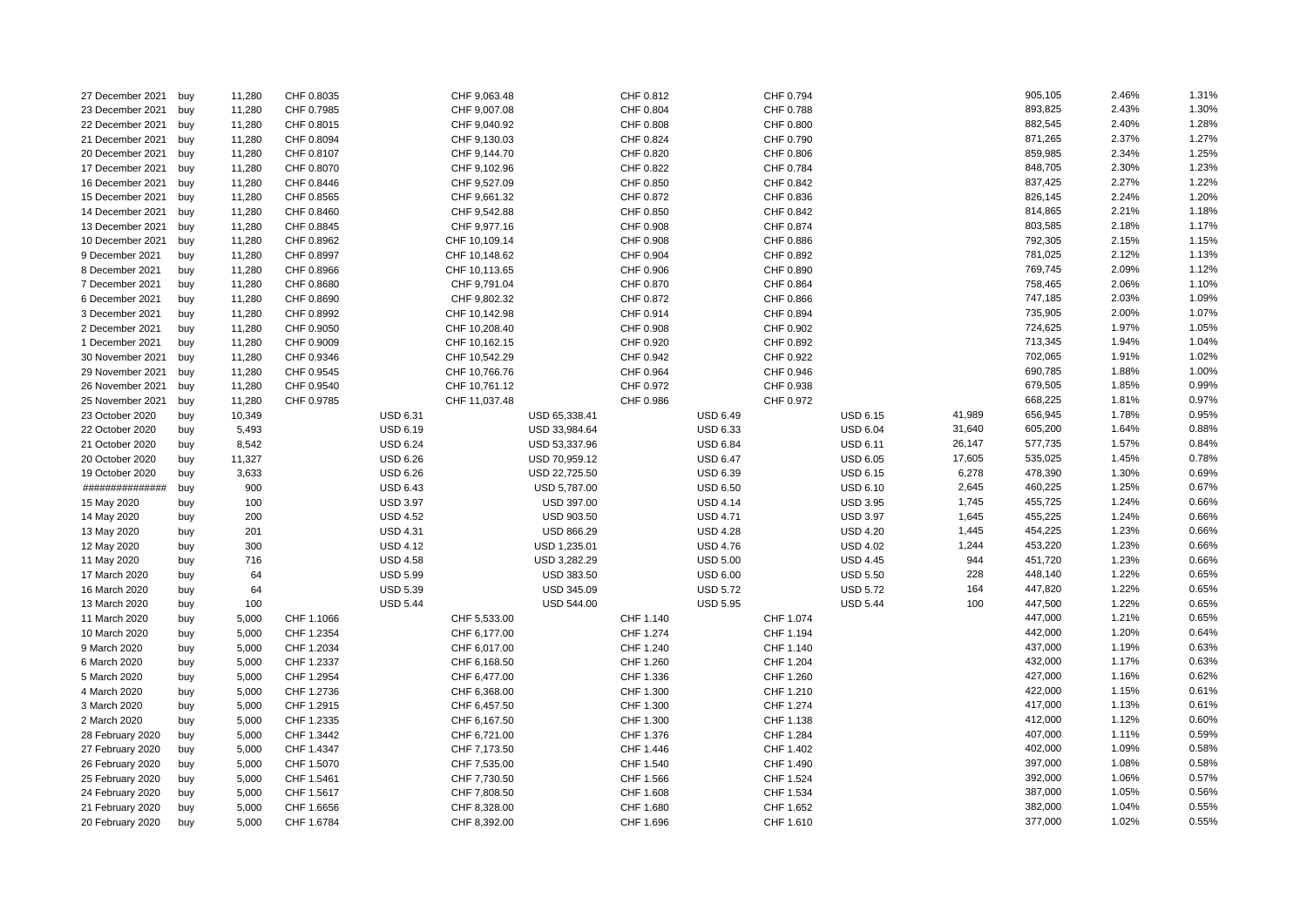| 19 February 2020     | buy | 5,000 | CHF 1.5828 | CHF 7,914.00  | CHF 1.600 | CHF 1.550 | 372,000 | 1.01% | 0.54% |
|----------------------|-----|-------|------------|---------------|-----------|-----------|---------|-------|-------|
| 18 February 2020     | buy | 5,000 | CHF 1.5687 | CHF 7,843.50  | CHF 1.580 | CHF 1.560 | 367,000 | 1.00% | 0.53% |
| 17 February 2020     | buy | 5,000 | CHF 1.5682 | CHF 7,841.00  | CHF 1.578 | CHF 1.554 | 362,000 | 0.98% | 0.53% |
| 14 February 2020     | buy | 5,000 | CHF 1.5934 | CHF 7,967.00  | CHF 1.620 | CHF 1.580 | 357,000 | 0.97% | 0.52% |
| 13 February 2020     | buy | 5,000 | CHF 1.6252 | CHF 8,126.00  | CHF 1.704 | CHF 1.594 | 352,000 | 0.96% | 0.51% |
| 12 February 2020     | buy | 5,000 | CHF 1.6714 | CHF 8,357.00  | CHF 1.698 | CHF 1.646 | 347,000 | 0.94% | 0.50% |
| 11 February 2020     | buy | 5,000 | CHF 1.6526 | CHF 8,263.00  | CHF 1.682 | CHF 1.604 | 342,000 | 0.93% | 0.50% |
| 10 February 2020     | buy | 5,000 | CHF 1.6459 | CHF 8,229.50  | CHF 1.686 | CHF 1.612 | 337,000 | 0.92% | 0.49% |
| 7 February 2020      | buy | 5,000 | CHF 1.6906 | CHF 8,453.00  | CHF 1.704 | CHF 1.664 | 332,000 | 0.90% | 0.48% |
| 6 February 2020      | buy | 5,000 | CHF 1.7023 | CHF 8,511.50  | CHF 1.718 | CHF 1.688 | 327,000 | 0.89% | 0.47% |
| 5 February 2020      | buy | 5,000 | CHF 1.7116 | CHF 8,558.00  | CHF 1.718 | CHF 1.700 | 322,000 | 0.87% | 0.47% |
| 4 February 2020      | buy | 5,000 | CHF 1.7158 | CHF 8,579.00  | CHF 1.766 | CHF 1.696 | 317,000 | 0.86% | 0.46% |
| 3 February 2020      | buy | 5,000 | CHF 1.7245 | CHF 8,622.50  | CHF 1.744 | CHF 1.702 | 312,000 | 0.85% | 0.45% |
| 31 January 2020      | buy | 5,000 | CHF 1.7200 | CHF 8,600.00  | CHF 1.756 | CHF 1.682 | 307,000 | 0.83% | 0.45% |
| 30 January 2020      | buy | 5,000 | CHF 1.7790 | CHF 8,895.00  | CHF 1.790 | CHF 1.750 | 302,000 | 0.82% | 0.44% |
| 29 January 2020      | buy | 5,000 | CHF 1.7908 | CHF 8,954.00  | CHF 1.830 | CHF 1.760 | 297,000 | 0.81% | 0.43% |
| 28 January 2020      | buy | 5,000 | CHF 1.7718 | CHF 8,859.00  | CHF 1.792 | CHF 1.752 | 292,000 | 0.79% | 0.42% |
| 27 January 2020      | buy | 5,000 | CHF 1.7895 | CHF 8,947.50  | CHF 1.824 | CHF 1.760 | 287,000 | 0.78% | 0.42% |
| 24 January 2020      | buy | 5,000 | CHF 1.9016 | CHF 9,508.00  | CHF 1.940 | CHF 1.830 | 282,000 | 0.77% | 0.41% |
| 23 January 2020      | buy | 5,000 | CHF 1.9114 | CHF 9,557.00  | CHF 1.968 | CHF 1.868 | 277,000 | 0.75% | 0.40% |
| 22 January 2020      | buy | 5,000 | CHF 1.9042 | CHF 9,521.00  | CHF 1.938 | CHF 1.870 | 272,000 | 0.74% | 0.40% |
| 21 January 2020      | buy | 5,000 | CHF 2.0040 | CHF 10,020.00 | CHF 2.013 | CHF 1.988 | 267,000 | 0.72% | 0.39% |
| 20 January 2020      | buy | 5,000 | CHF 2.0003 | CHF 10,001.50 | CHF 2.015 | CHF 1.992 | 262,000 | 0.71% | 0.38% |
| 17 January 2020      | buy | 5,000 | CHF 1.9848 | CHF 9,924.00  | CHF 2.000 | CHF 1.960 | 257,000 | 0.70% | 0.37% |
| 16 January 2020      | buy | 5,000 | CHF 2.0002 | CHF 10,001.00 | CHF 2.015 | CHF 1.972 | 252,000 | 0.68% | 0.37% |
| 15 January 2020      | buy | 5,000 | CHF 1.9943 | CHF 9,971.50  | CHF 2.020 | CHF 1.950 | 247,000 | 0.67% | 0.36% |
| 14 January 2020      | buy | 5,000 | CHF 2.0504 | CHF 10,252.00 | CHF 2.070 | CHF 2.020 | 242,000 | 0.66% | 0.35% |
| 13 January 2020      | buy | 5,000 | CHF 2.0539 | CHF 10,269.50 | CHF 2.100 | CHF 2.030 | 237,000 | 0.64% | 0.34% |
| 10 January 2020      | buy | 5,000 | CHF 2.0369 | CHF 10,184.50 | CHF 2.080 | CHF 2.000 | 232,000 | 0.63% | 0.34% |
| 9 January 2020       | buy | 5,000 | CHF 2.0755 | CHF 10,377.50 | CHF 2.120 | CHF 2.020 | 227,000 | 0.62% | 0.33% |
| 8 January 2020       | buy | 5,000 | CHF 2.0444 | CHF 10,222.00 | CHF 2.130 | CHF 1.970 | 222,000 | 0.60% | 0.32% |
| 7 January 2020       | buy | 5,000 | CHF 2.0476 | CHF 10,238.00 | CHF 2.100 | CHF 2.000 | 217,000 | 0.59% | 0.32% |
| 6 January 2020       | buy | 5,000 | CHF 2.1441 | CHF 10,720.50 | CHF 2.210 | CHF 2.100 | 212,000 | 0.58% | 0.31% |
| 3 January 2020       | buy | 5,000 | CHF 2.2025 | CHF 11,012.50 | CHF 2.220 | CHF 2.170 | 207,000 | 0.56% | 0.30% |
| 30 December 2019     | buy | 5,000 | CHF 1.9985 | CHF 9,992.50  | CHF 2.230 | CHF 1.920 | 202,000 | 0.55% | 0.29% |
| 27 December 2019     | buy | 5,000 | CHF 1.8631 | CHF 9,315.50  | CHF 1.890 | CHF 1.812 | 197,000 | 0.53% | 0.29% |
| 23 December 2019     | buy | 5,000 | CHF 1.8287 | CHF 9,143.50  | CHF 1.860 | CHF 1.782 | 192,000 | 0.52% | 0.28% |
| 20 December 2019     | buy | 5,000 | CHF 1.8240 | CHF 9,120.00  | CHF 1.852 | CHF 1.800 | 187,000 | 0.51% | 0.27% |
| 19 December 2019     | buy | 5,000 | CHF 1.9310 | CHF 9,655.00  | CHF 1.958 | CHF 1.882 | 182,000 | 0.49% | 0.26% |
| 18 December 2019     | buy | 5,000 | CHF 2.0328 | CHF 10,164.00 | CHF 2.100 | CHF 1.926 | 177,000 | 0.48% | 0.26% |
| 17 December 2019 buy |     | 500   | CHF 2.1550 | CHF 1,077.50  | CHF 2.155 | CHF 2.155 | 172,000 | 0.47% | 0.25% |
| 16 December 2019     | buy | 500   | CHF 2.1650 | CHF 1,082.50  | CHF 2.165 | CHF 2.165 | 171,500 | 0.47% | 0.25% |
| 13 December 2019 buy |     | 500   | CHF 2.1800 | CHF 1,090.00  | CHF 2.180 | CHF 2.180 | 171,000 | 0.46% | 0.25% |
| 12 December 2019     | buy | 500   | CHF 2.1850 | CHF 1,092.50  | CHF 2.185 | CHF 2.185 | 170,500 | 0.46% | 0.25% |
| 11 December 2019     | buy | 500   | CHF 2.2000 | CHF 1,100.00  | CHF 2.200 | CHF 2.200 | 170,000 | 0.46% | 0.25% |
| 10 December 2019     | buy | 500   | CHF 2.2250 | CHF 1,112.50  | CHF 2.225 | CHF 2.225 | 169,500 | 0.46% | 0.25% |
| 9 December 2019      | buy | 500   | CHF 2.3700 | CHF 1,185.00  | CHF 2.370 | CHF 2.370 | 169,000 | 0.46% | 0.25% |
| 6 December 2019      | buy | 500   | CHF 2.4300 | CHF 1,215.00  | CHF 2.430 | CHF 2.430 | 168,500 | 0.46% | 0.24% |
| 5 December 2019      | buy | 500   | CHF 2.4100 | CHF 1,205.00  | CHF 2.410 | CHF 2.410 | 168,000 | 0.46% | 0.24% |
| 4 December 2019      | buy | 500   | CHF 2.4300 | CHF 1,215.00  | CHF 2.430 | CHF 2.430 | 167,500 | 0.45% | 0.24% |
| 3 December 2019      | buy | 500   | CHF 2.4500 | CHF 1,225.00  | CHF 2.450 | CHF 2.450 | 167,000 | 0.45% | 0.24% |
|                      |     |       |            |               |           |           |         |       |       |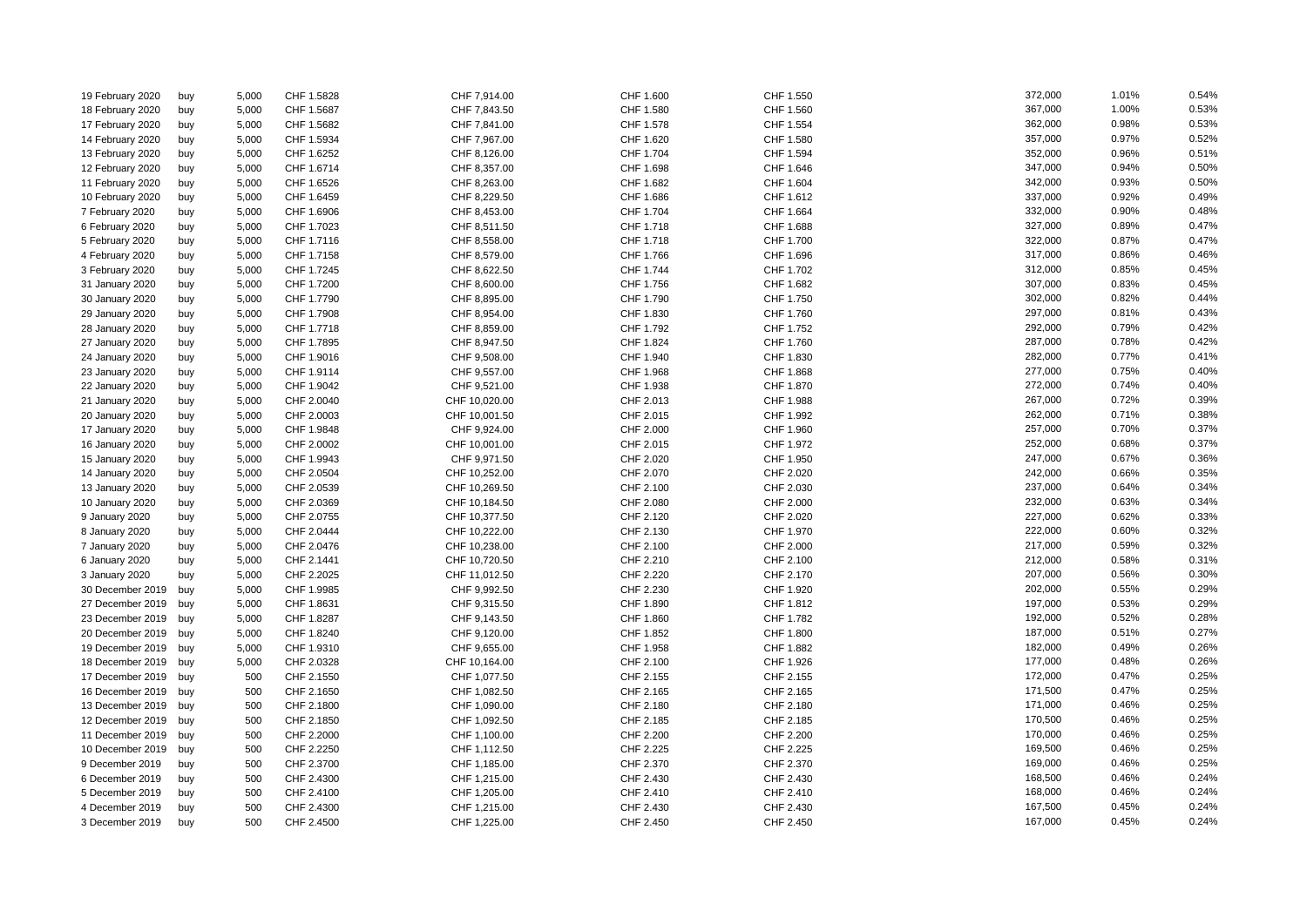| 2 December 2019      | buy        | 500 | CHF 2.4400 | CHF 1,220.00 | CHF 2.440 | CHF 2.440 | 166,500 | 0.45% | 0.24% |
|----------------------|------------|-----|------------|--------------|-----------|-----------|---------|-------|-------|
| 29 November 2019     | buy        | 500 | CHF 2.4900 | CHF 1,245.00 | CHF 2.490 | CHF 2.490 | 166,000 | 0.45% | 0.24% |
| 28 November 2019     | buy        | 500 | CHF 2.4000 | CHF 1,200.00 | CHF 2.400 | CHF 2.400 | 165,500 | 0.45% | 0.24% |
| 27 November 2019     | buy        | 500 | CHF 2.1550 | CHF 1,077.50 | CHF 2.155 | CHF 2.155 | 165,000 | 0.45% | 0.24% |
| 26 November 2019     | buy        | 500 | CHF 2.2000 | CHF 1,100.00 | CHF 2.200 | CHF 2.200 | 164,500 | 0.45% | 0.24% |
| 25 November 2019     | buy        | 500 | CHF 2.2050 | CHF 1,102.50 | CHF 2.205 | CHF 2.205 | 164,000 | 0.45% | 0.24% |
| 22 November 2019 buy |            | 500 | CHF 2.2100 | CHF 1,105.00 | CHF 2.210 | CHF 2.210 | 163,500 | 0.44% | 0.24% |
| 21 November 2019     | buy        | 500 | CHF 2.2150 | CHF 1,107.50 | CHF 2.215 | CHF 2.215 | 163,000 | 0.44% | 0.24% |
| 20 November 2019     | buy        | 500 | CHF 2.1800 | CHF 1,090.00 | CHF 2.180 | CHF 2.180 | 162,500 | 0.44% | 0.24% |
| 19 November 2019     | buy        | 500 | CHF 2.1550 | CHF 1,077.50 | CHF 2.155 | CHF 2.155 | 162,000 | 0.44% | 0.24% |
| 18 November 2019 buy |            | 500 | CHF 2.1600 | CHF 1,080.00 | CHF 2.160 | CHF 2.160 | 161,500 | 0.44% | 0.23% |
| 15 November 2019     | buy        | 500 | CHF 2.1650 | CHF 1,082.50 | CHF 2.165 | CHF 2.165 | 161,000 | 0.44% | 0.23% |
| 14 November 2019 buy |            | 500 | CHF 2.1800 | CHF 1,090.00 | CHF 2.180 | CHF 2.180 | 160,500 | 0.44% | 0.23% |
| 13 November 2019     | buy        | 500 | CHF 2.2050 | CHF 1,102.50 | CHF 2.205 | CHF 2.205 | 160,000 | 0.43% | 0.23% |
| 12 November 2019     | buy        | 500 | CHF 2.2550 | CHF 1,127.50 | CHF 2.255 | CHF 2.255 | 159,500 | 0.43% | 0.23% |
| 11 November 2019     | buy        | 500 | CHF 2.2750 | CHF 1,137.50 | CHF 2.275 | CHF 2.275 | 159,000 | 0.43% | 0.23% |
| 8 November 2019      | buy        | 500 | CHF 2.2600 | CHF 1,130.00 | CHF 2.260 | CHF 2.260 | 158,500 | 0.43% | 0.23% |
| 7 November 2019      | buy        | 500 | CHF 2.1550 | CHF 1,077.50 | CHF 2.155 | CHF 2.155 | 158,000 | 0.43% | 0.23% |
| 6 November 2019      | buy        | 500 | CHF 2.1700 | CHF 1,085.00 | CHF 2.170 | CHF 2.170 | 157,500 | 0.43% | 0.23% |
| 5 November 2019      | buy        | 500 | CHF 2.1550 | CHF 1,077.50 | CHF 2.155 | CHF 2.155 | 157,000 | 0.43% | 0.23% |
| 4 November 2019      | buy        | 500 | CHF 2.1850 | CHF 1,092.50 | CHF 2.185 | CHF 2.185 | 156,500 | 0.42% | 0.23% |
| 1 November 2019      | buy        | 500 | CHF 2.2000 | CHF 1,100.00 | CHF 2.200 | CHF 2.200 | 156,000 | 0.42% | 0.23% |
| 31 October 2019      | buy        | 500 | CHF 2.2100 | CHF 1,105.00 | CHF 2.210 | CHF 2.210 | 155,500 | 0.42% | 0.23% |
| 30 October 2019      | buy        | 500 | CHF 2.2500 | CHF 1,125.00 | CHF 2.250 | CHF 2.250 | 155,000 | 0.42% | 0.23% |
| 29 October 2019      | buy        | 500 | CHF 2.2150 | CHF 1,107.50 | CHF 2.215 | CHF 2.215 | 154,500 | 0.42% | 0.22% |
| 28 October 2019      | buy        | 500 | CHF 2.2500 | CHF 1,125.00 | CHF 2.250 | CHF 2.250 | 154,000 | 0.42% | 0.22% |
| 25 October 2019      | buy        | 500 | CHF 2.2550 | CHF 1,127.50 | CHF 2.255 | CHF 2.255 | 153,500 | 0.42% | 0.22% |
| 24 October 2019      | buy        | 500 | CHF 2.2500 | CHF 1,125.00 | CHF 2.250 | CHF 2.250 | 153,000 | 0.42% | 0.22% |
| 23 October 2019      | buy        | 500 | CHF 2.3050 | CHF 1,152.50 | CHF 2.305 | CHF 2.305 | 152,500 | 0.41% | 0.22% |
| 22 October 2019      | buy        | 500 | CHF 2.3600 | CHF 1,180.00 | CHF 2.360 | CHF 2.360 | 152,000 | 0.41% | 0.22% |
| 21 October 2019      | buy        | 500 | CHF 2.4200 | CHF 1,210.00 | CHF 2.420 | CHF 2.420 | 151,500 | 0.41% | 0.22% |
| 18 October 2019      | buy        | 500 | CHF 2.4700 | CHF 1,235.00 | CHF 2.470 | CHF 2.470 | 151,000 | 0.41% | 0.22% |
| 17 October 2019      | buy        | 500 | CHF 2.4880 | CHF 1,244.00 | CHF 2.500 | CHF 2.485 | 150,500 | 0.41% | 0.22% |
| 16 October 2019      | buy        | 500 | CHF 2.4500 | CHF 1,225.00 | CHF 2.450 | CHF 2.450 | 150,000 | 0.41% | 0.22% |
| 15 October 2019      | buy        | 500 | CHF 2.4600 | CHF 1,230.00 | CHF 2.460 | CHF 2.460 | 149,500 | 0.41% | 0.22% |
| 14 October 2019      | buy        | 500 | CHF 2.4850 | CHF 1,242.50 | CHF 2.500 | CHF 2.460 | 149,000 | 0.40% | 0.22% |
| 11 October 2019      | buy        | 500 | CHF 2.4500 | CHF 1,225.00 | CHF 2.450 | CHF 2.450 | 148,500 | 0.40% | 0.22% |
| 10 October 2019      | buy        | 500 | CHF 2.4500 | CHF 1,225.00 | CHF 2.450 | CHF 2.450 | 148,000 | 0.40% | 0.21% |
| 9 October 2019       | buy        | 500 | CHF 2.4500 | CHF 1,225.00 | CHF 2.450 | CHF 2.450 | 147,500 | 0.40% | 0.21% |
| 8 October 2019       | buy        | 500 | CHF 2.4500 | CHF 1,225.00 | CHF 2.450 | CHF 2.450 | 147,000 | 0.40% | 0.21% |
| 7 October 2019       | buy        | 500 | CHF 2.5000 | CHF 1,250.00 | CHF 2.500 | CHF 2.500 | 146,500 | 0.40% | 0.21% |
| 4 October 2019       | buy        | 500 | CHF 2.5000 | CHF 1,250.00 | CHF 2.500 | CHF 2.500 | 146,000 | 0.40% | 0.21% |
| 3 October 2019       |            | 500 | CHF 2.5050 | CHF 1,252.50 | CHF 2.505 | CHF 2.505 | 145,500 | 0.40% | 0.21% |
| 2 October 2019       | buy<br>buy | 500 | CHF 2.5500 | CHF 1,275.00 | CHF 2.550 | CHF 2.550 | 145,000 | 0.39% | 0.21% |
| 1 October 2019       | buy        | 500 | CHF 2.6000 | CHF 1,300.00 | CHF 2.600 | CHF 2.600 | 144,500 | 0.39% | 0.21% |
| ##############       | buy        | 500 | CHF 2.6550 | CHF 1,327.50 | CHF 2.655 | CHF 2.655 | 144,000 | 0.39% | 0.21% |
| ##############       |            | 500 | CHF 2.5050 | CHF 1,252.50 | CHF 2.505 | CHF 2.505 | 143,500 | 0.39% | 0.21% |
| ###############      | buy        | 500 | CHF 2.5250 | CHF 1,262.50 | CHF 2.525 | CHF 2.505 | 143,000 | 0.39% | 0.21% |
| ##############       | buy        | 500 | CHF 2.5600 | CHF 1,280.00 | CHF 2.560 | CHF 2.560 | 142,500 | 0.39% | 0.21% |
|                      | buy        |     |            |              |           |           | 142,000 | 0.39% | 0.21% |
| ###############      | buy        | 500 | CHF 2.5650 | CHF 1,282.50 | CHF 2.565 | CHF 2.565 | 141,500 | 0.38% | 0.21% |
| ##############       | buy        | 500 | CHF 2.5834 | CHF 1,291.70 | CHF 2.585 | CHF 2.570 |         |       |       |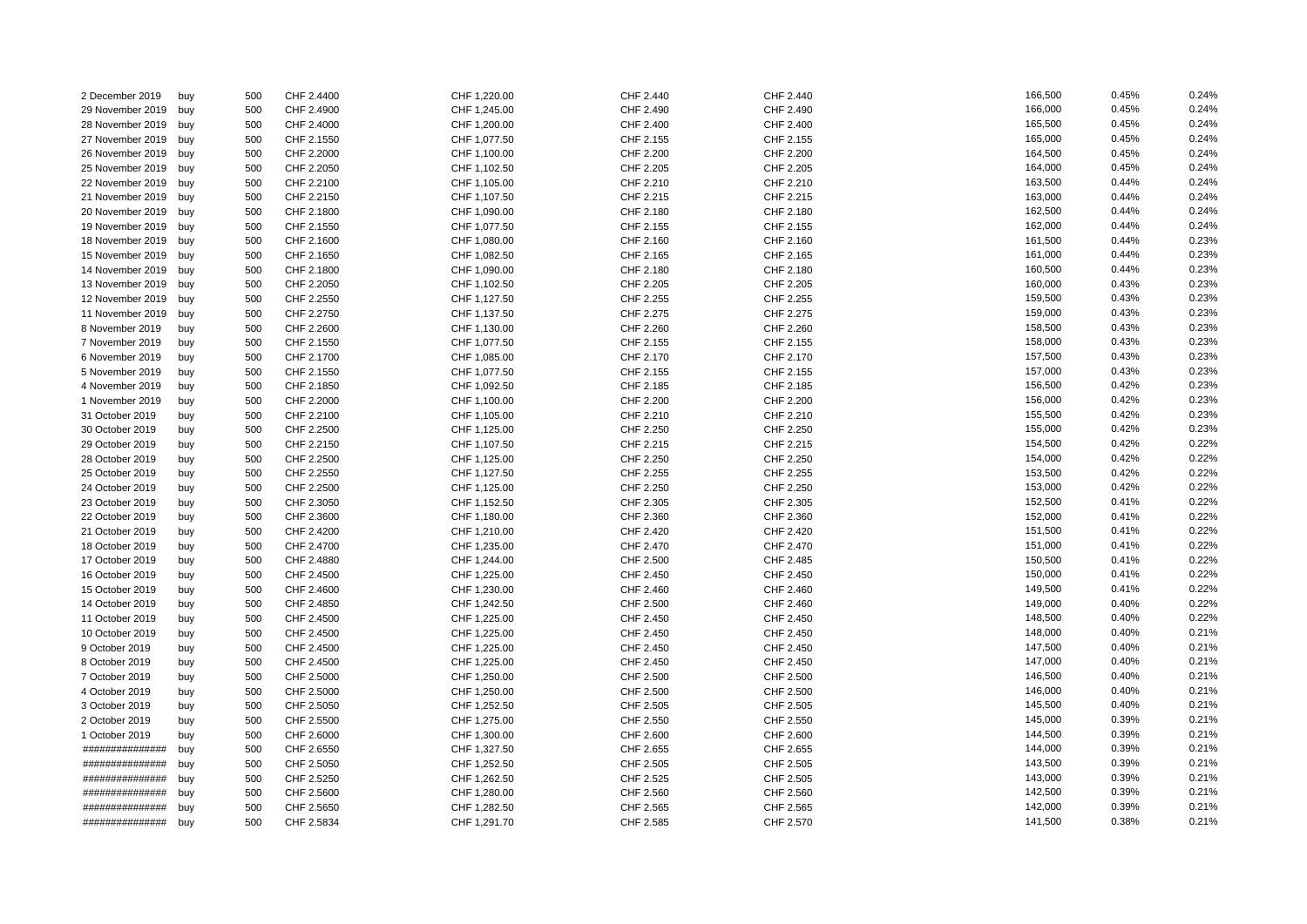| ##############   | buy | 500   | CHF 2.6106 | CHF 1,305.30    | CHF 2.620 | CHF 2.575 | 141,000 | 0.38% | 0.20% |
|------------------|-----|-------|------------|-----------------|-----------|-----------|---------|-------|-------|
| ###############  | buy | 500   | CHF 2.5920 | CHF 1,296.00    | CHF 2.595 | CHF 2.580 | 140,500 | 0.38% | 0.20% |
| ###############  | buy | 500   | CHF 2.5050 | CHF 1,252.50    | CHF 2.505 | CHF 2.505 | 140,000 | 0.38% | 0.20% |
| ###############  | buy | 500   | CHF 2.5700 | CHF 1,285.00    | CHF 2.570 | CHF 2.570 | 139,500 | 0.38% | 0.20% |
| ##############   | buy | 500   | CHF 2.5500 | CHF 1,275.00    | CHF 2.550 | CHF 2.550 | 139,000 | 0.38% | 0.20% |
| ##############   | buy | 500   | CHF 2.6050 | CHF 1,302.50    | CHF 2.605 | CHF 2.605 | 138,500 | 0.38% | 0.20% |
| ##############   | buy | 500   | CHF 2.5250 | CHF 1,262.50    | CHF 2.525 | CHF 2.525 | 138,000 | 0.37% | 0.20% |
| ##############   | buy | 500   | CHF 2.6100 | CHF 1,305.00    | CHF 2.610 | CHF 2.610 | 137,500 | 0.37% | 0.20% |
| ###############  | buy | 500   | CHF 2.6550 | CHF 1,327.50    | CHF 2.655 | CHF 2.655 | 137,000 | 0.37% | 0.20% |
| 9 September 2019 | buy | 500   | CHF 2.7000 | CHF 1,350.00    | CHF 2.700 | CHF 2.700 | 136,500 | 0.37% | 0.20% |
| 6 September 2019 | buy | 2,000 | CHF 2.7000 | CHF 5,400.00    | CHF 2.710 | CHF 2.685 | 136,000 | 0.37% | 0.20% |
| 5 September 2019 | buy | 2,000 | CHF 2.7040 | CHF 5,408.00    | CHF 2.740 | CHF 2.660 | 134,000 | 0.36% | 0.19% |
| 4 September 2019 | buy | 2,000 | CHF 2.7756 | CHF 5,551.20    | CHF 2.845 | CHF 2.735 | 132,000 | 0.36% | 0.19% |
| 3 September 2019 | buy | 2,000 | CHF 2.8140 | CHF 5,628.00    | CHF 2.825 | CHF 2.805 | 130,000 | 0.35% | 0.19% |
| 2 September 2019 | buy | 2,000 | CHF 2.7807 | CHF 5,561.40    | CHF 2.825 | CHF 2.735 | 128,000 | 0.35% | 0.19% |
| 30 August 2019   | buy | 2,000 | CHF 2.6447 | CHF 5,289.40    | CHF 2.690 | CHF 2.535 | 126,000 | 0.34% | 0.18% |
| 29 August 2019   | buy | 2,000 | CHF 2.3740 | CHF 4,748.00    | CHF 2.450 | CHF 2.325 | 124,000 | 0.34% | 0.18% |
| 28 August 2019   | buy | 2,000 | CHF 2.2890 | CHF 4,578.00    | CHF 2.310 | CHF 2.270 | 122,000 | 0.33% | 0.18% |
| 27 August 2019   | buy | 2,000 | CHF 2.3000 | CHF 4,600.00    | CHF 2.335 | CHF 2.270 | 120,000 | 0.33% | 0.17% |
| 26 August 2019   | buy | 2,000 | CHF 2.3211 | CHF 4,642.20    | CHF 2.360 | CHF 2.290 | 118,000 | 0.32% | 0.17% |
| 23 August 2019   | buy | 2,000 | CHF 2.3154 | CHF 4,630.80    | CHF 2.335 | CHF 2.305 | 116,000 | 0.31% | 0.17% |
| 22 August 2019   | buy | 2,000 | CHF 2.3009 | CHF 4,601.80    | CHF 2.330 | CHF 2.255 | 114,000 | 0.31% | 0.17% |
| 21 August 2019   | buy | 2,000 | CHF 2.3221 | CHF 4,644.20    | CHF 2.355 | CHF 2.295 | 112,000 | 0.30% | 0.16% |
| 20 August 2019   | buy | 2,000 | CHF 2.3391 | CHF 4,678.20    | CHF 2.355 | CHF 2.305 | 110,000 | 0.30% | 0.16% |
| 19 August 2019   | buy | 2,000 | CHF 2.2814 | CHF 4,562.80    | CHF 2.305 | CHF 2.260 | 108,000 | 0.29% | 0.16% |
| 16 August 2019   | buy | 2,000 | CHF 2.2168 | CHF 4,433.60    | CHF 2.265 | CHF 2.175 | 106,000 | 0.29% | 0.15% |
| 15 August 2019   | buy | 2,000 | CHF 2.2226 | CHF 4,445.20    | CHF 2.255 | CHF 2.145 | 104,000 | 0.28% | 0.15% |
| 14 August 2019   | buy | 2,000 | CHF 2.2782 | CHF 4,556.40    | CHF 2.295 | CHF 2.275 | 102,000 | 0.28% | 0.15% |
| 13 August 2019   | buy | 4,000 | CHF 2.3268 | CHF 9,307.20    | CHF 2.385 | CHF 2.265 | 100,000 | 0.27% | 0.15% |
| 12 August 2019   | buy | 4,000 | CHF 2.3910 | CHF 9,564.00    | CHF 2.400 | CHF 2.360 | 96,000  | 0.26% | 0.14% |
| 9 August 2019    | buy | 4,000 | CHF 2.3913 | CHF 9,565.20    | CHF 2.400 | CHF 2.375 | 92,000  | 0.25% | 0.13% |
| 8 August 2019    | buy | 4,000 | CHF 2.3924 | CHF 9,569.60    | CHF 2.400 | CHF 2.375 | 88,000  | 0.24% | 0.13% |
| 7 August 2019    | buy | 4,000 | CHF 2.4086 | CHF 9,634.40    | CHF 2.430 | CHF 2.385 | 84,000  | 0.23% | 0.12% |
| 6 August 2019    | buy | 4,000 | CHF 2.4481 | CHF 9,792.40    | CHF 2.460 | CHF 2.415 | 80,000  | 0.22% | 0.12% |
| 5 August 2019    | buy | 4,000 | CHF 2.4358 | CHF 9,743.20    | CHF 2.470 | CHF 2.400 | 76,000  | 0.21% | 0.11% |
| 2 August 2019    | buy | 4,000 | CHF 2.4212 | CHF 9,684.80    | CHF 2.450 | CHF 2.390 | 72,000  | 0.20% | 0.10% |
| 31 July 2019     | buy | 4,000 | CHF 2.4897 | CHF 9,958.80    | CHF 2.530 | CHF 2.455 | 68,000  | 0.18% | 0.10% |
| 30 July 2019     | buy | 4,000 | CHF 2.4631 | CHF 9,852.40    | CHF 2.505 | CHF 2.455 | 64,000  | 0.17% | 0.09% |
| 29 July 2019     | buy | 4,000 | CHF 2.4858 | CHF 9,943.20    | CHF 2.500 | CHF 2.450 | 60,000  | 0.16% | 0.09% |
| 26 July 2019     | buy | 4,000 | CHF 2.5015 | CHF 10,006.00   | CHF 2.550 | CHF 2.475 | 56,000  | 0.15% | 0.08% |
| 25 July 2019     | buy | 4,000 | CHF 2.4880 | CHF 9,952.00    | CHF 2.500 | CHF 2.455 | 52,000  | 0.14% | 0.08% |
| 24 July 2019     | buy | 4,000 | CHF 2.4520 | CHF 9,808.00    | CHF 2.495 | CHF 2.375 | 48,000  | 0.13% | 0.07% |
| 23 July 2019     | buy | 4,000 | CHF 2.4220 | CHF 9,688.00    | CHF 2.485 | CHF 2.320 | 44,000  | 0.12% | 0.06% |
| 22 July 2019     | buy | 4,000 | CHF 2.5337 | CHF 10,134.80   | CHF 2.570 | CHF 2.460 | 40,000  | 0.11% | 0.06% |
| 19 July 2019     | buy | 4,000 | CHF 2.4939 | CHF 9,975.60    | CHF 2.580 | CHF 2.415 | 36,000  | 0.10% | 0.05% |
| 18 July 2019     | buy | 4,000 | CHF 2.5182 | CHF 10,072.80   | CHF 2.540 | CHF 2.455 | 32,000  | 0.09% | 0.05% |
| 17 July 2019     | buy | 4,000 | CHF 2.5361 | CHF 10,144.4000 | CHF 2.540 | CHF 2.515 | 28,000  | 0.08% | 0.04% |
| 16 July 2019     | buy | 4,000 | CHF 2.5561 | CHF 10,224.4000 | CHF 2.570 | CHF 2.525 | 24,000  | 0.07% | 0.03% |
| 15 July 2019     | buy | 4,000 | CHF 2.5659 | CHF 10,263.6000 | CHF 2.590 | CHF 2.555 | 20,000  | 0.05% | 0.03% |
| 12 July 2019     | buy | 4,000 | CHF 2.5483 | CHF 10,193.2000 | CHF 2.590 | CHF 2.495 | 16,000  | 0.04% | 0.02% |
| 11 July 2019     | buy | 4,000 | CHF 2.4888 | CHF 9,955.2000  | CHF 2.565 | CHF 2.445 | 12,000  | 0.03% | 0.02% |
|                  |     |       |            |                 |           |           |         |       |       |